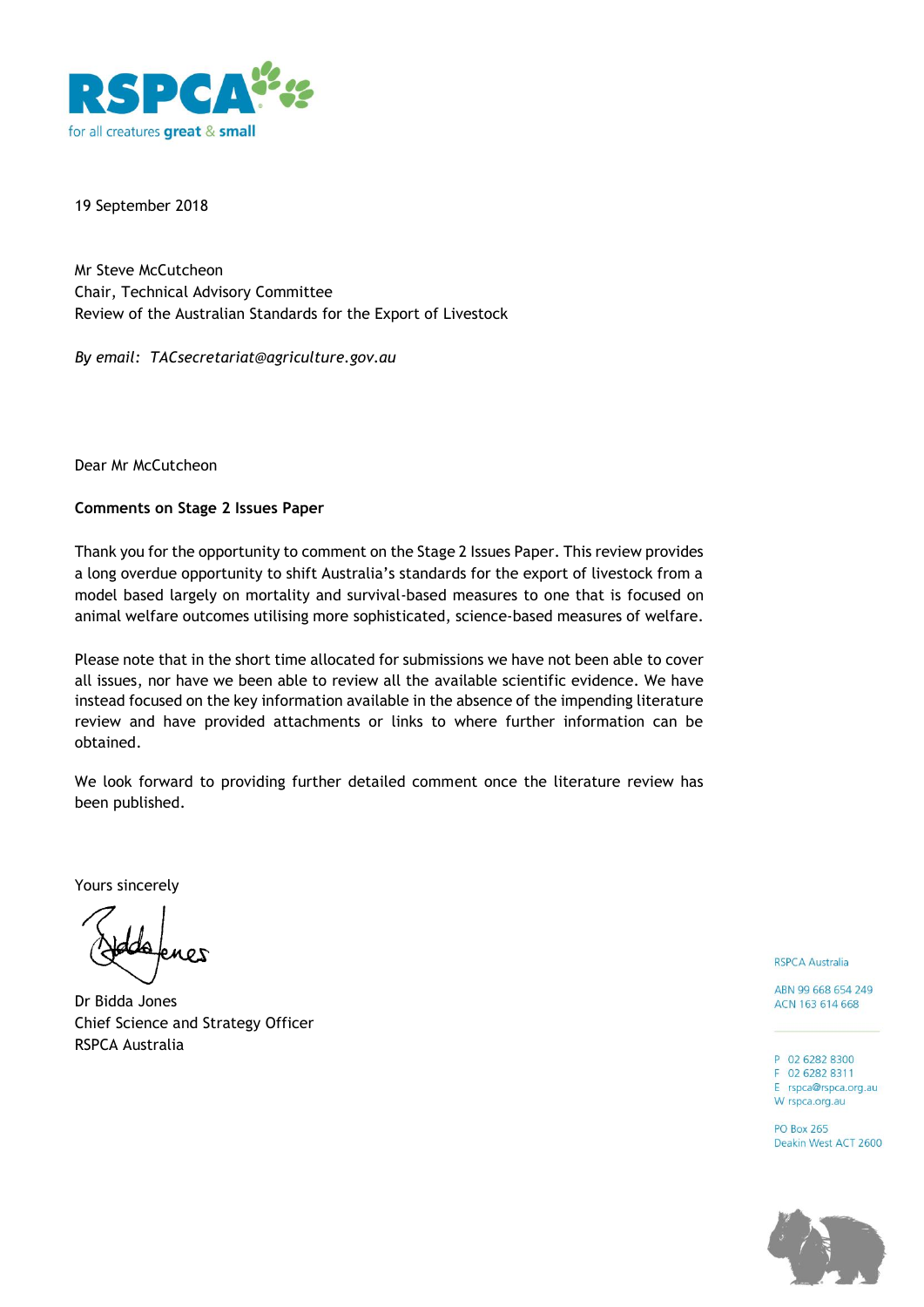## **Stage 2: Issues Paper - Review of the Australian Standards for the Export of Livestock**

| 2.2 | What is the role for government?                                                                                                                                                                                                                                                                                                                                                                                                                                                                                                                                                                                                                                                                                                                                                                                                                                                                                                                                                                                               |
|-----|--------------------------------------------------------------------------------------------------------------------------------------------------------------------------------------------------------------------------------------------------------------------------------------------------------------------------------------------------------------------------------------------------------------------------------------------------------------------------------------------------------------------------------------------------------------------------------------------------------------------------------------------------------------------------------------------------------------------------------------------------------------------------------------------------------------------------------------------------------------------------------------------------------------------------------------------------------------------------------------------------------------------------------|
|     | The Issues Paper makes reference to the recent Productivity Commission report on the regulation of<br>agriculture and correctly identifies the role for government in responding to the inability of the market<br>to provide acceptable states of animal welfare due to the conflict between welfare and profit-<br>orientated goals within the live export trade. The Issues Paper also quotes the following passage from<br>the Commission's report:                                                                                                                                                                                                                                                                                                                                                                                                                                                                                                                                                                        |
|     | "An important policy question is whether regulatory arrangements can effectively manage the<br>welfare of Australian live exports without imposing costs that lead to a substitution to exports<br>from other countries."                                                                                                                                                                                                                                                                                                                                                                                                                                                                                                                                                                                                                                                                                                                                                                                                      |
|     | However the Issues Paper leaves out the following paragraph in the Commission's report, which<br>provides important context to the passage preceding it:                                                                                                                                                                                                                                                                                                                                                                                                                                                                                                                                                                                                                                                                                                                                                                                                                                                                       |
|     | "That said, if regulation is unable to effectively address the welfare risks for live exports (both<br>during the voyage and in export supply chains), then the Australian Government could still decide<br>to prohibit the trade on ethical grounds if this aligns with the expectations of the Australian<br>community."                                                                                                                                                                                                                                                                                                                                                                                                                                                                                                                                                                                                                                                                                                     |
|     | We acknowledge that prohibiting the trade is not the current Government's policy nor is it within the<br>ASEL review's Terms of Reference, but the objective of the current review is to improve the ASEL to<br>deliver acceptable animal welfare outcomes that meet the Australian community's expectations and<br>are based on scientific evidence. Considering whether such improvements may or may not lead to<br>substitution to exports from other countries would place an artificial and inappropriate constraint on<br>the deliberations and decisions of this review. The ASEL are our standards governing conduct within<br>and connected to Australia. As a matter of policy, they should not be determined with reference to<br>what other nations may or may not do. To do so would risk undermining our standards leading to a<br>race to the bottom. The review of the ASEL must be considered based on achieving welfare outcomes<br>acceptable to the Australian community and based on scientific evidence. |
| 3.1 | Questions about reportable mortality rate                                                                                                                                                                                                                                                                                                                                                                                                                                                                                                                                                                                                                                                                                                                                                                                                                                                                                                                                                                                      |
|     | 1) Should the current reportable mortality rates (RMR) be revised and, if so, how?                                                                                                                                                                                                                                                                                                                                                                                                                                                                                                                                                                                                                                                                                                                                                                                                                                                                                                                                             |
|     | Yes, the concept of RMRs should be completely revised.                                                                                                                                                                                                                                                                                                                                                                                                                                                                                                                                                                                                                                                                                                                                                                                                                                                                                                                                                                         |
|     | 2) At what level of mortality should a notifiable incident be declared, thereby triggering an<br>investigation?                                                                                                                                                                                                                                                                                                                                                                                                                                                                                                                                                                                                                                                                                                                                                                                                                                                                                                                |
|     | The aim of setting 'reportable' mortality rates should be to trigger the investigation of voyages that<br>have unusually high levels of mortality. For reportable mortality rates to drive continuous<br>improvement they need to be linked to actual rates: those consignments that report high rates<br>compared to the majority of recent voyages should be investigated, rather than using a static level<br>that does not change over time.                                                                                                                                                                                                                                                                                                                                                                                                                                                                                                                                                                               |
|     | In addition to investigating 'high' mortality voyages, all voyages should be subject to random audits of<br>the Masters report, AAV/Stockperson reports and reports from Departmental Observers. This should<br>include actions to confirm the accuracy of these reports and seek further clarification of those records<br>where necessary.                                                                                                                                                                                                                                                                                                                                                                                                                                                                                                                                                                                                                                                                                   |
|     | 3) Should there be a relationship between the average mortality rate and the RMR and should it be<br>reviewed annually?                                                                                                                                                                                                                                                                                                                                                                                                                                                                                                                                                                                                                                                                                                                                                                                                                                                                                                        |
|     | Yes, but review should be continuous not annual.                                                                                                                                                                                                                                                                                                                                                                                                                                                                                                                                                                                                                                                                                                                                                                                                                                                                                                                                                                               |
|     | Tracking of consignment mortality rates over time would enable the regulator to determine at what<br>point an investigation should be considered.                                                                                                                                                                                                                                                                                                                                                                                                                                                                                                                                                                                                                                                                                                                                                                                                                                                                              |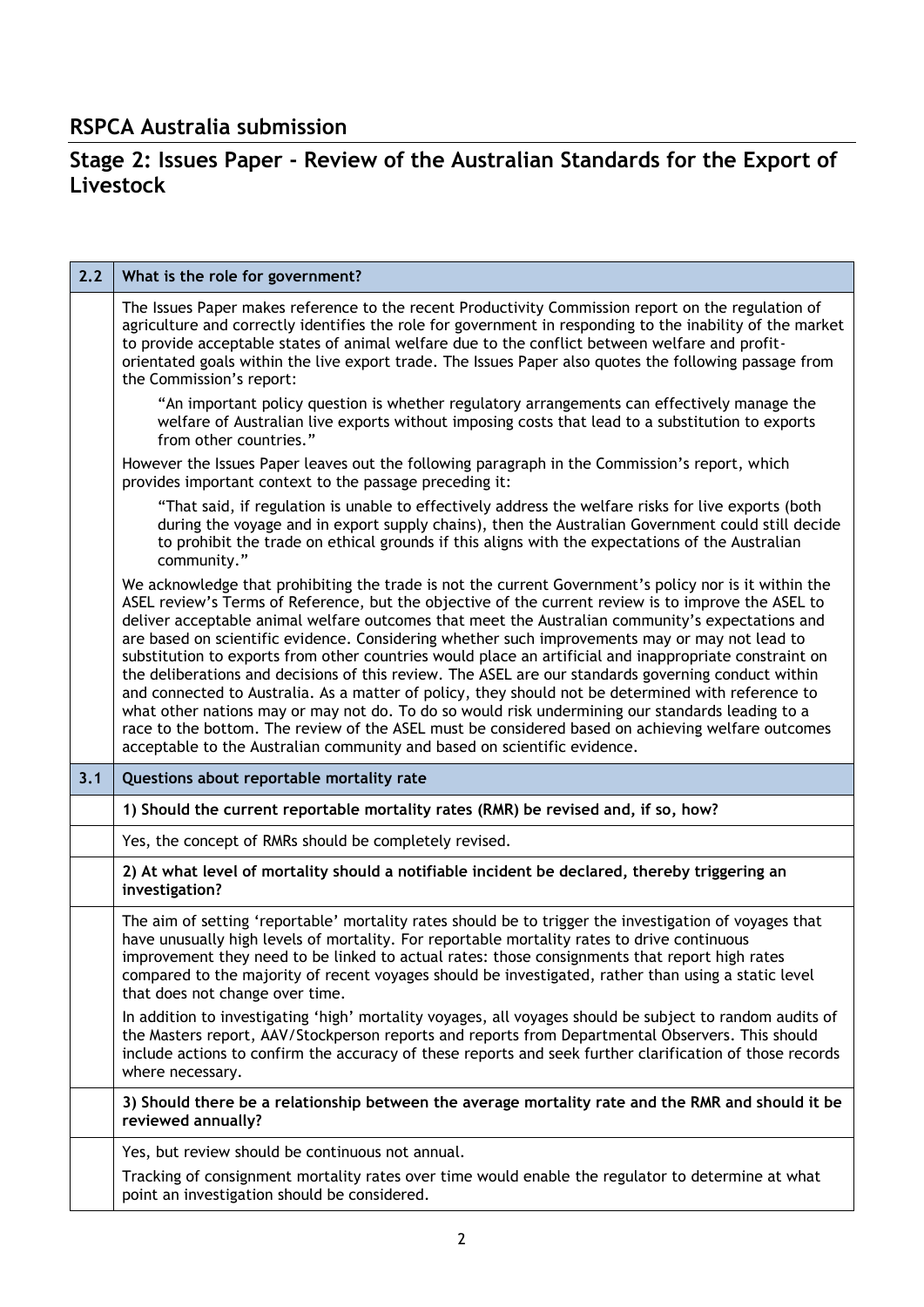|     | Mortality rates should be recorded and reported for all stages of the live export process covered by<br>ASEL, from selection to discharge.                                                                                                                                                                                                                                                                                                                                                                                                                                                                                                           |
|-----|------------------------------------------------------------------------------------------------------------------------------------------------------------------------------------------------------------------------------------------------------------------------------------------------------------------------------------------------------------------------------------------------------------------------------------------------------------------------------------------------------------------------------------------------------------------------------------------------------------------------------------------------------|
|     | 4) What should be the stated purpose of an RMR, and what should be the consequence(s) of<br>exceeding the RMR for a voyage?                                                                                                                                                                                                                                                                                                                                                                                                                                                                                                                          |
|     | The current purpose of an RMR is to trigger an investigation. We propose a system where any voyage<br>may be subject to random investigation, but all that exceed average mortality rates should be<br>investigated.                                                                                                                                                                                                                                                                                                                                                                                                                                 |
|     | Investigations should aim to determine what factors may have led to the high mortality level and to<br>recommend strategies to reduce the risk of these factors from reoccurring. Investigations should<br>provide recommendations for future journeys (not just for that specific vessel or exporter) and for<br>improvements to standards. These investigations should form part of a process of continuous<br>improvement rather than just proposing changes to the next similar voyage. Investigations triggered by<br>one consignment should automatically include all consignments on the voyage to allow comparisons<br>between consignments. |
|     | To ensure accurate record keeping, daily reports should be required for all journeys regardless of<br>duration. Reports must be made available for R&D purposes so that good outcomes can be compared to<br>poor outcomes. These reports need to be more comprehensive with information by pen and class of<br>animal for all animals exported.                                                                                                                                                                                                                                                                                                      |
|     | 5) Should the RMR also relate to classes of livestock (within species), different areas of the vessel<br>etc. as well as length of journey?                                                                                                                                                                                                                                                                                                                                                                                                                                                                                                          |
|     | See above and below.                                                                                                                                                                                                                                                                                                                                                                                                                                                                                                                                                                                                                                 |
|     | 6) Should the RMR be replaced by, or supplemented with, reportable levels for more general<br>welfare indicators (e.g. see McCarthy Review report)? If so, what should the welfare indicators be<br>and what should be the reportable level for each?                                                                                                                                                                                                                                                                                                                                                                                                |
|     | See above and below.                                                                                                                                                                                                                                                                                                                                                                                                                                                                                                                                                                                                                                 |
| 3.2 |                                                                                                                                                                                                                                                                                                                                                                                                                                                                                                                                                                                                                                                      |
|     | Questions about voyage reporting                                                                                                                                                                                                                                                                                                                                                                                                                                                                                                                                                                                                                     |
|     | 1) What further changes, if any, do you think are necessary to the voyage reporting requirements<br>of the standards?                                                                                                                                                                                                                                                                                                                                                                                                                                                                                                                                |
|     | We support all the suggestions made by the 2012 ASEL review committee to expand the daily report<br>and end of voyage report.                                                                                                                                                                                                                                                                                                                                                                                                                                                                                                                        |
|     | Daily reports should be required for all voyages regardless of the length of the voyage.                                                                                                                                                                                                                                                                                                                                                                                                                                                                                                                                                             |
|     | Reporting should be pen-specific and possible to relate directly to the vessel loading plan.                                                                                                                                                                                                                                                                                                                                                                                                                                                                                                                                                         |
|     | Daily and end of voyage reports must clearly identify the number of animals euthanased (and the<br>reason for euthanasia) and the number of animals that were found dead within the mortality reports.                                                                                                                                                                                                                                                                                                                                                                                                                                               |
|     | Reporting responsibilities should be the responsibility of an independent auditor (see comments in 8.1<br>below).                                                                                                                                                                                                                                                                                                                                                                                                                                                                                                                                    |
|     | 2) Should the voyage reporting changes recommended by the McCarthy Review and then instituted<br>by the Department be applied more broadly?                                                                                                                                                                                                                                                                                                                                                                                                                                                                                                          |
|     | Yes, daily reports of animal welfare indicators should be mandated in ASEL in addition to those already<br>required following the McCarthy Review recommendation. We suggest that a reporting process using<br>the welfare indicators identified in W.LIV.3032 be introduced. Reportable levels for individual<br>indicators should be developed based on thresholds that represent good animal welfare, not on current<br>outcomes which may be unacceptably poor.                                                                                                                                                                                  |
|     | Dairy heifers:                                                                                                                                                                                                                                                                                                                                                                                                                                                                                                                                                                                                                                       |
|     | In addition to existing reporting obligations, all voyages on which dairy heifers are consigned should<br>include additional daily and end-of-voyage reporting on the number of animals observed to suffer<br>udder enlargement, the leakage of milk or clinical mastitis. (see W.LIV.0280)                                                                                                                                                                                                                                                                                                                                                          |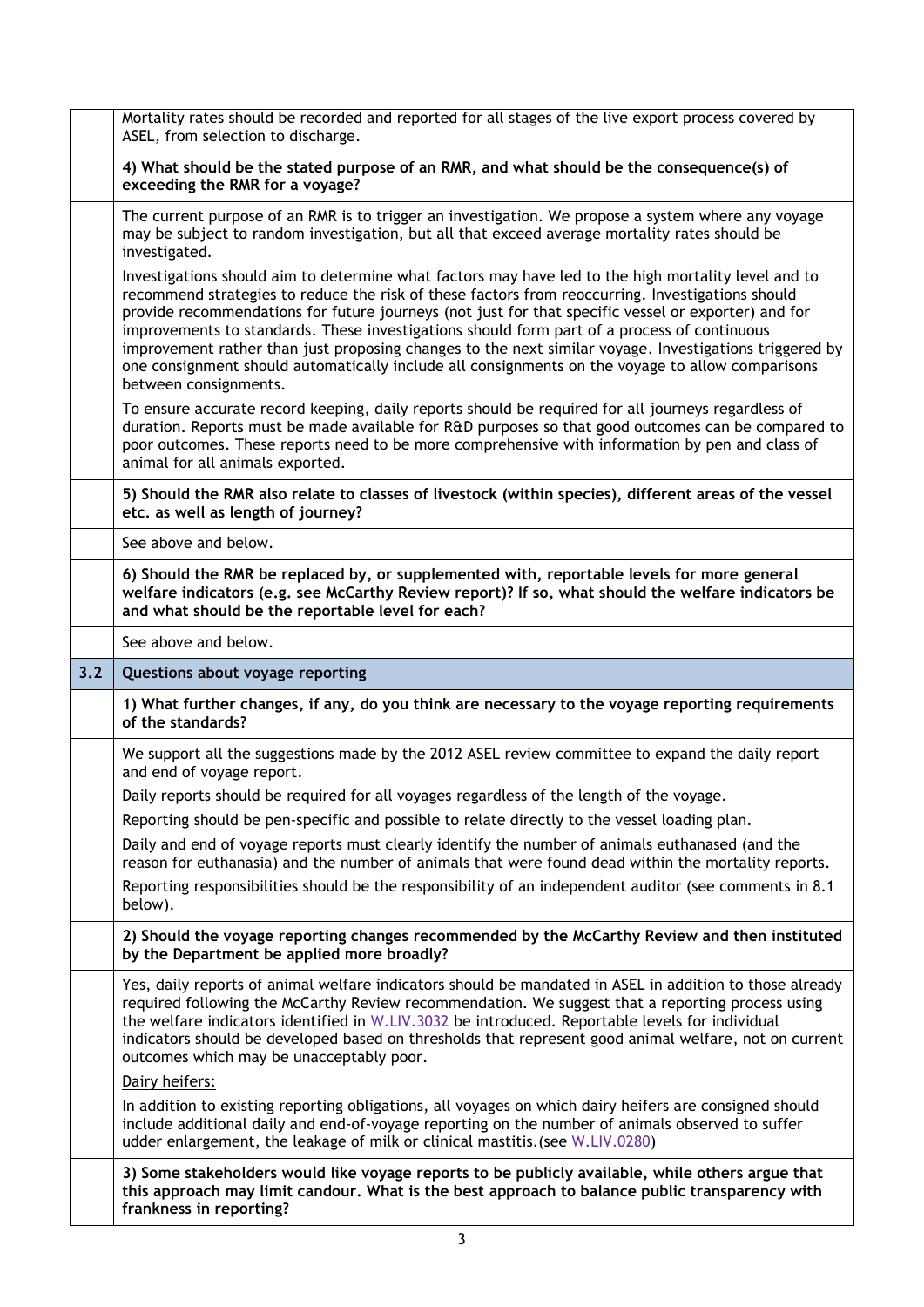|     | All voyage reports should be publicly available (minus any personal information subject to privacy<br>requirements). Transparency around voyage outcomes is crucial if the live export industry wishes to<br>regain community support.                                                                                                                                                                                                                                                                                                                |
|-----|-------------------------------------------------------------------------------------------------------------------------------------------------------------------------------------------------------------------------------------------------------------------------------------------------------------------------------------------------------------------------------------------------------------------------------------------------------------------------------------------------------------------------------------------------------|
|     | 4) Should there be on board real-time monitoring of animals and vessel conditions? If so, what<br>should these be and what would be the cost?                                                                                                                                                                                                                                                                                                                                                                                                         |
|     | We support the installation and use of CCTV cameras on all vessels. CCTV should be observable from<br>the bridge, kept for the entire voyage and the content made available to the regulator. Specific<br>guidance should also be developed (and made public) for the video recording of voyages by<br>Departmental Observers.                                                                                                                                                                                                                        |
|     | 5) Should there be specific recording and reporting of additional environmental parameters on<br>vessels during voyages? What might these be, and can or should reportable 'trigger' levels be set?                                                                                                                                                                                                                                                                                                                                                   |
|     | We support all the suggestions for environmental reporting made by the 2012 ASEL review committee.<br>Trigger levels should be developed based on thresholds that represent good animal welfare, not on<br>current outcomes which may be unacceptably poor.                                                                                                                                                                                                                                                                                           |
|     | Temperature (dry and wet) and ammonia levels should be electronically data logged and fed to bridge,<br>acted on/archived for further should use an investigation be required.                                                                                                                                                                                                                                                                                                                                                                        |
|     | 6) Should there be specific recording and reporting of animal welfare indicators during, and at the<br>conclusion of a voyage? If so, what might these welfare indicators be, how frequently should they<br>be measured and can/should reportable trigger levels for these measures be established?                                                                                                                                                                                                                                                   |
|     | We suggest that a reporting process using the welfare indicators identified in W.LIV.3032 be<br>introduced and support those already recommended by the McCarthy Review. Reportable levels for<br>individual indicators should be developed based on thresholds that represent good animal welfare, not<br>on current outcomes which may be unacceptably poor.                                                                                                                                                                                        |
|     | 7) If reporting requirements are increased, what might be this cost and who would pay?                                                                                                                                                                                                                                                                                                                                                                                                                                                                |
|     | The RSPCA does not have access to information that would provide an answer to the question of cost,                                                                                                                                                                                                                                                                                                                                                                                                                                                   |
|     | however, commercial imperatives should not be allowed to override animal welfare imperatives.                                                                                                                                                                                                                                                                                                                                                                                                                                                         |
|     | The cost of any additional reporting requirements should be borne by the exporter.                                                                                                                                                                                                                                                                                                                                                                                                                                                                    |
| 4.1 | Questions about limits relating to heat stress risk assessment application                                                                                                                                                                                                                                                                                                                                                                                                                                                                            |
|     | The definition of 'Heat stress risk assessment (HSRA)' in the reformatted ASEL should be amended<br>following the outcome of the Heat Stress Risk Assessment review to ensure that it includes reference<br>to the change in risk settings. The change in risk settings from mortality to animal welfare measures is<br>a fundamental change in the regulatory parameters of the trade. The new settings should therefore be<br>explicitly referred to in the ASEL as opposed to simply leaving them open to the Department of the day<br>to approve. |
|     | 1) Should paragraph 3A.4 (a) (ii) be amended to include other geographical locations?                                                                                                                                                                                                                                                                                                                                                                                                                                                                 |
|     | Yes, this clause should cover all exports into climatic conditions where there is any risk of heat stress.                                                                                                                                                                                                                                                                                                                                                                                                                                            |
|     | For example, heat stress is major problem for slaughter weight Bos taurus cattle from Southern<br>Australia to China over the equator, especially during monsoon period - see recent reportable<br>mortality events on the MV Dareen and MV Yangtzee Harmony.                                                                                                                                                                                                                                                                                         |
|     | 2) Is the restrictive period of May to October for voyages departing to the Middle East appropriate?<br>Are these the high risk months for heat stress for animals being exported to the Middle East? If<br>not, what months should be considered as high risk?                                                                                                                                                                                                                                                                                       |
|     | The aim of this clause should be to require risk mitigation measures are in place to avoid heat stress,<br>not just during very high risk months, but during all months where heat stress is a risk. While the<br>frequency of very high mortality voyages is has been highest in August, the risk is high throughout the<br>May-October period and as global average temperatures rise this period is likely to expand.                                                                                                                              |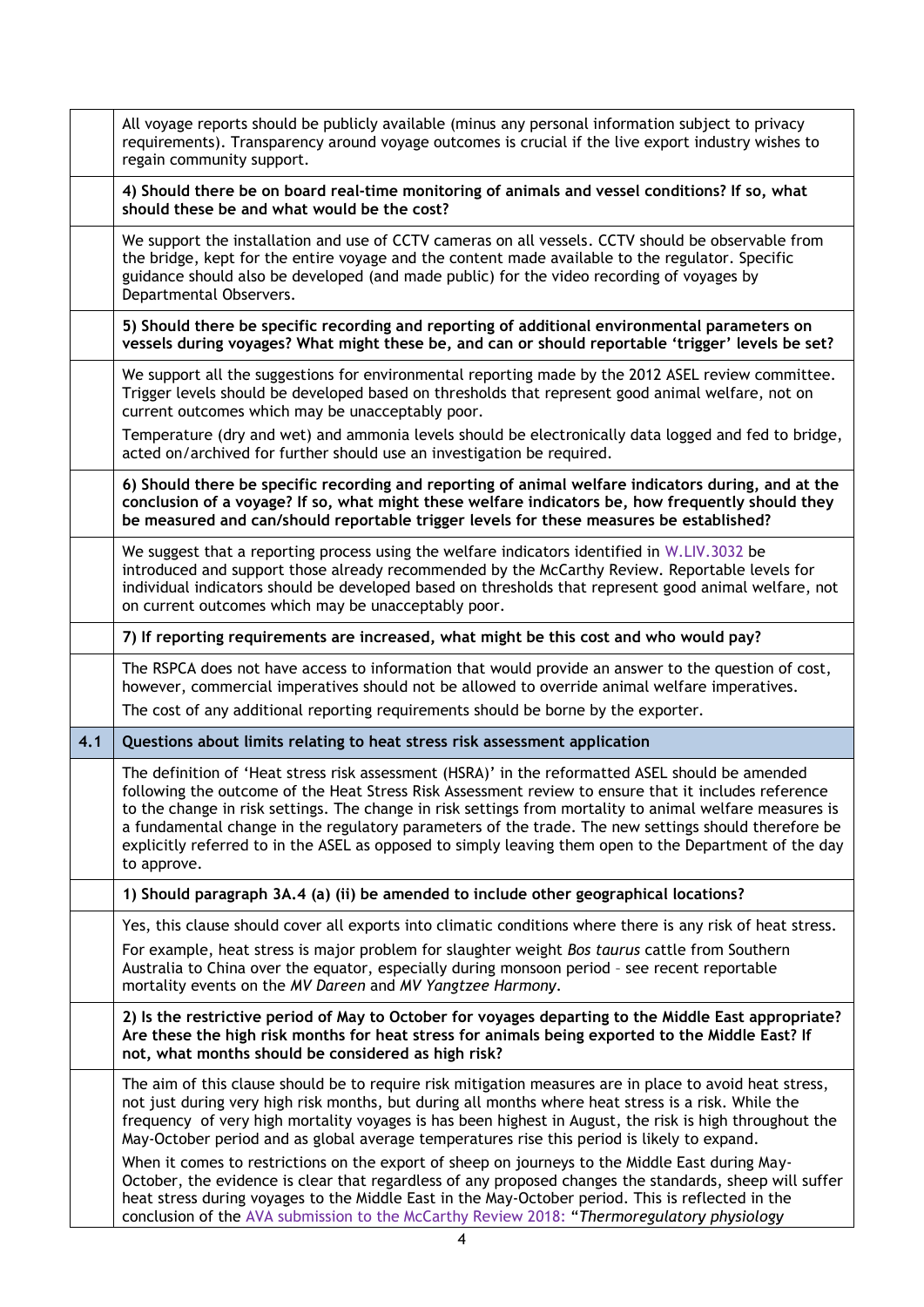|       | indicates that sheep on live export voyages to the Middle East during May to October will remain<br>susceptible to heat stress and die due to the expected extreme climatic conditions during this time.<br>Accordingly, voyages carrying live sheep to the Middle East during May to October cannot be<br>recommended."                                                                                                                                                                                                                                                                                              |
|-------|-----------------------------------------------------------------------------------------------------------------------------------------------------------------------------------------------------------------------------------------------------------------------------------------------------------------------------------------------------------------------------------------------------------------------------------------------------------------------------------------------------------------------------------------------------------------------------------------------------------------------|
|       | 3) Are there different high risk months for different markets that aren't considered in the<br>standards?                                                                                                                                                                                                                                                                                                                                                                                                                                                                                                             |
|       | See above - this clause should cover all exports into climatic conditions where there is any risk of heat<br>stress.                                                                                                                                                                                                                                                                                                                                                                                                                                                                                                  |
| 5.1   | Questions about sourcing Bos taurus cattle                                                                                                                                                                                                                                                                                                                                                                                                                                                                                                                                                                            |
|       | 1) Should Paragraph 1A 3.2 (c) (iii) be retained in its current form?                                                                                                                                                                                                                                                                                                                                                                                                                                                                                                                                                 |
|       | Bos taurus cattle from an area of Australia south of latitude 26° south must not be sourced for export<br>to the Middle East from May to October unless an agreed livestock heat stress risk assessment<br>indicates the risk is manageable as per the testing criteria specified in this Standard.                                                                                                                                                                                                                                                                                                                   |
|       | Yes, this paragraph should be maintained, but not in its current form.                                                                                                                                                                                                                                                                                                                                                                                                                                                                                                                                                |
|       | The exemption for variation under the heat stress model must be removed. Application of the model<br>does not adequately remove the risk to these animals (see Summary of DAFF Mortality Investigation<br>Reports (Consignment 39) and LIVE.204).                                                                                                                                                                                                                                                                                                                                                                     |
|       | Cattle need to be tolerant to and acclimatised to hot weather conditions if travelling to a zone of high<br>temperatures and/or humidity. Best animal welfare practice would be for no Bos Taurus cattle to be<br>sourced during May-October regardless of the location of breeding (see SMBR.003)                                                                                                                                                                                                                                                                                                                    |
|       | In addition, the clause should be strengthened to specifically exclude the export of pregnant dairy<br>cattle - this class of animal must not be shipped into the Northern hemisphere from anywhere in<br>Australia during May to October (see LIVE.208).                                                                                                                                                                                                                                                                                                                                                             |
|       | 2) Should Paragraph 1A 3.2 (c) (iv) be retained in its current form?                                                                                                                                                                                                                                                                                                                                                                                                                                                                                                                                                  |
|       | Bos taurus cattle with a body condition score of five (5) or more must not be sourced for export from<br>or through any area north of latitude 26° south from 1 October to 31 December (inclusive).                                                                                                                                                                                                                                                                                                                                                                                                                   |
|       | Yes, this paragraph should be maintained, but amended to accommodate the following points.                                                                                                                                                                                                                                                                                                                                                                                                                                                                                                                            |
|       | Animals with fat cover of 20 mm at the P8 site should not be selected for export (see SMBR.003). This<br>equates to a body condition score of 4.5 or over.                                                                                                                                                                                                                                                                                                                                                                                                                                                            |
|       | Cross-bred cattle - clause should include cross-breeds with more that 50% Bos taurus.                                                                                                                                                                                                                                                                                                                                                                                                                                                                                                                                 |
|       | Appendix B5 should be updated to provide body condition score diagrams equivalent to the standard<br>shown for buffalo for all species.                                                                                                                                                                                                                                                                                                                                                                                                                                                                               |
| $5.2$ | Questions about shearing livestock with wool, fibre or hair                                                                                                                                                                                                                                                                                                                                                                                                                                                                                                                                                           |
|       | 1) Should there be a minimum period of time off-shears and/or wool length to apply for all wool<br>sheep being sourced for export?                                                                                                                                                                                                                                                                                                                                                                                                                                                                                    |
|       | Yes. The principle of a minimum time off-shears for all sheep was AGREED by the 2012 ASEL review<br>committee.                                                                                                                                                                                                                                                                                                                                                                                                                                                                                                        |
|       | The standard currently has two conflicting clauses. It allows sheep to be loaded for export<br>immediately off-shears if they are held in sheds in the feedlot, but requires them to be at least 10<br>days off shears if they were shorn elsewhere. Allowing sheep immediately off-shears to be loaded does<br>not take into account the cumulative stress of shearing plus transport. Recently shorn sheep are at<br>increased risk of stress and mortality during export due to the additional impost of drafting and<br>handling around shearing. There is also increased risk of infection due to shearing cuts. |
|       | No sheep should be moved from the farm or registered premises without a period of recovery off<br>shears and after all shearing cuts have healed. All open wounds must be dried up prior to loading.                                                                                                                                                                                                                                                                                                                                                                                                                  |
|       | The principle of a fixed time off-shears for all sheep was AGREED by the 2012 ASEL review committee.<br>There is an error in the discussion paper in this regard as it gives the impression that the committee<br>agreed to reduce the time off-shears. This is incorrect; there was no suggestion of removing the<br>requirement for 10 days off-shears for sheep shorn on farm, the options were about introducing a time<br>off-shears for sheep shorn at the RP:                                                                                                                                                  |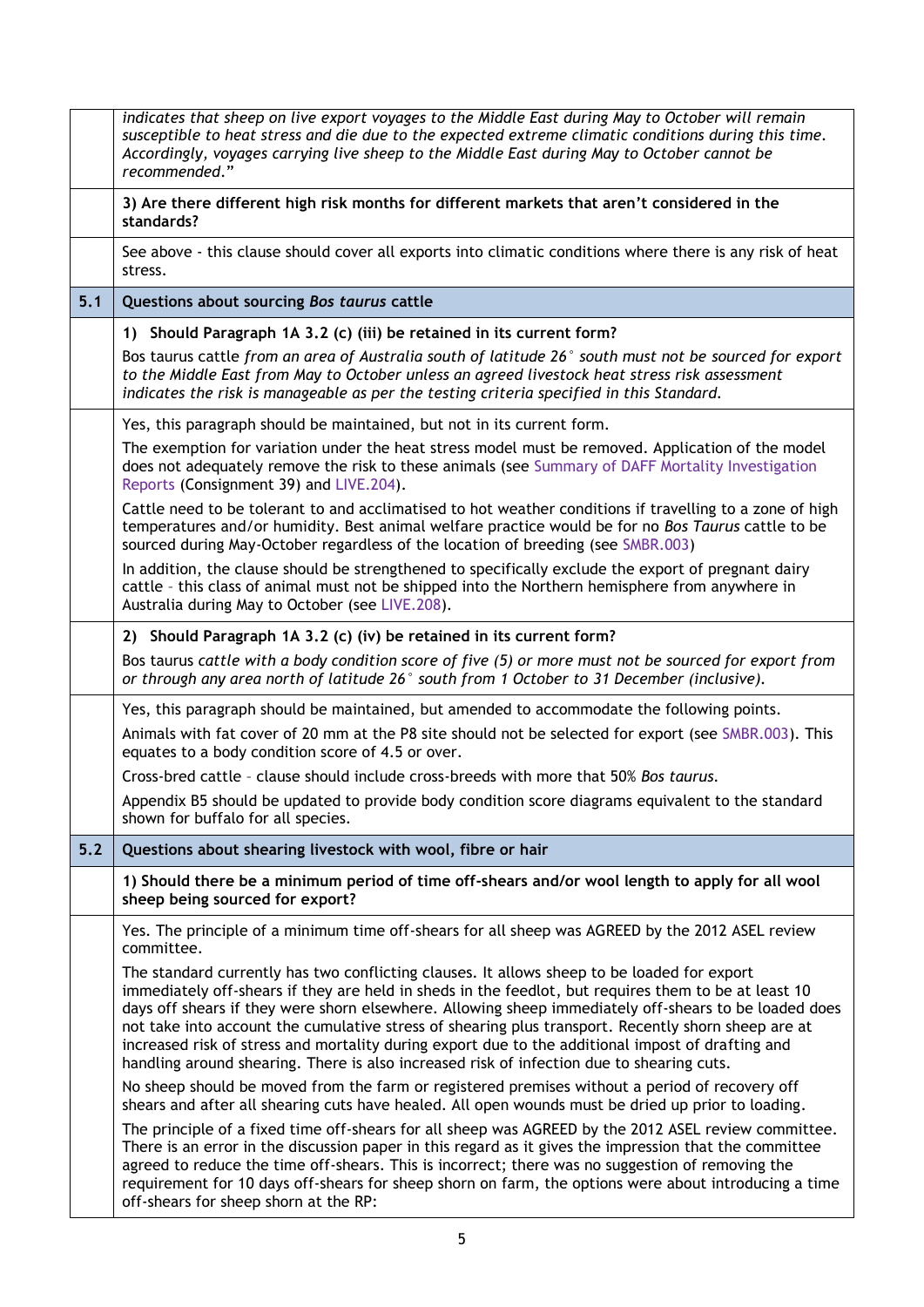|     | S1.16 Sheep, goats and alpacas must only be sourced for export if they:                                                                                                                                                                                                                                                                                                                                                      |
|-----|------------------------------------------------------------------------------------------------------------------------------------------------------------------------------------------------------------------------------------------------------------------------------------------------------------------------------------------------------------------------------------------------------------------------------|
|     | a) have wool not more than 25 mm in length                                                                                                                                                                                                                                                                                                                                                                                   |
|     | <b>Option 1 - DAFF discretion for hair length</b>                                                                                                                                                                                                                                                                                                                                                                            |
|     | b) have hair not more than 25 mm in length, unless approved by DAFF based on a heat risk assessment<br>model agreed by DAFF and at least an additional 10 percent space provided.                                                                                                                                                                                                                                            |
|     | <b>Option 2- No DAFF discretion for hair length</b>                                                                                                                                                                                                                                                                                                                                                                          |
|     | b) have hair not more than 25 mm in length.                                                                                                                                                                                                                                                                                                                                                                                  |
|     | c) are 10 days or more off shears; or                                                                                                                                                                                                                                                                                                                                                                                        |
|     | Option 2 - two days off shears                                                                                                                                                                                                                                                                                                                                                                                               |
|     | d) are to be shorn at least two days (not including the day of shearing and loading) before export, in<br>which case they must be accommodated in sheds on the registered premises.                                                                                                                                                                                                                                          |
|     | Option 3 - three days off shears                                                                                                                                                                                                                                                                                                                                                                                             |
|     | d) are to be shorn at least three days (not including the day of shearing and the day of loading) before<br>export, in which case they must be accommodated in sheds on the registered premises.                                                                                                                                                                                                                             |
|     | An upper limit on time-off-shears is also advisable and matches the recommendation on the McCarthy<br>report. Sheep should be shorn close to the time of export (allowing for a recovery period as outlined<br>above) to reduce the risk of heat stress, the incidence of contamination of sheep with a faecal 'jacket'<br>and the related discolouration of the sheep fleece (see W.LIV.0254 and Consignment reports 15,16) |
|     | Record keeping must include dates and details of shearing.                                                                                                                                                                                                                                                                                                                                                                   |
|     | 2) Should all hair sheep and alpacas be subject to the same requirements as wool sheep?                                                                                                                                                                                                                                                                                                                                      |
|     | Yes. The 25mm limit should be applied to all sheep regardless of whether they are classed as wool or<br>hair sheep: allowing the export of long-wool or hair sheep is an unacceptable risk (see W.LIV.0254)                                                                                                                                                                                                                  |
|     | 3) Should the standards be amended to alter the specifications currently in place prescribing time-<br>off periods for shorn wool sheep and shorn hair sheep? If so, what would you suggest?                                                                                                                                                                                                                                 |
|     | Yes, see above comments.                                                                                                                                                                                                                                                                                                                                                                                                     |
|     | 4) Are any other changes necessary to the requirements for wool sheep and hair sheep?                                                                                                                                                                                                                                                                                                                                        |
|     | Yes, see above comments.                                                                                                                                                                                                                                                                                                                                                                                                     |
|     | 5) Should the current standards regarding timing of shearing prior to loading for export by sea be<br>revised?                                                                                                                                                                                                                                                                                                               |
|     | Yes, see above comments.                                                                                                                                                                                                                                                                                                                                                                                                     |
|     | The Issues Paper should be amended to ensure that it does not misrepresent the options presented by<br>the 2012 ASEL review committee. The principle of a fixed time off-shears for all sheep was AGREED by<br>as outlined above.                                                                                                                                                                                            |
| 5.3 | Questions about maximum weight for cattle and buffalo to be exported by sea                                                                                                                                                                                                                                                                                                                                                  |
|     | 1) Should the maximum weight for sourcing and exporting cattle and buffalo be the same?                                                                                                                                                                                                                                                                                                                                      |
|     | Yes, unless there is evidence to indicate that the maximum weight for buffalo should be reduced<br>further.                                                                                                                                                                                                                                                                                                                  |
|     | 2) Should cattle and buffalo exported for feeder and slaughter purposes have a different maximum<br>weight to cattle and buffalo exported for breeder purposes?                                                                                                                                                                                                                                                              |
|     | Why would they? The purpose of export is unknown to the exported animal. Differences in treatment<br>should relate to the class and specific needs of the exported animal, not to the purpose of export.                                                                                                                                                                                                                     |
|     | 3) Is 500 kg appropriate? Is 650 kg? Should it be higher/lower and why? What are the animal health<br>and welfare risks? Are there any mitigating measures that must be taken?                                                                                                                                                                                                                                               |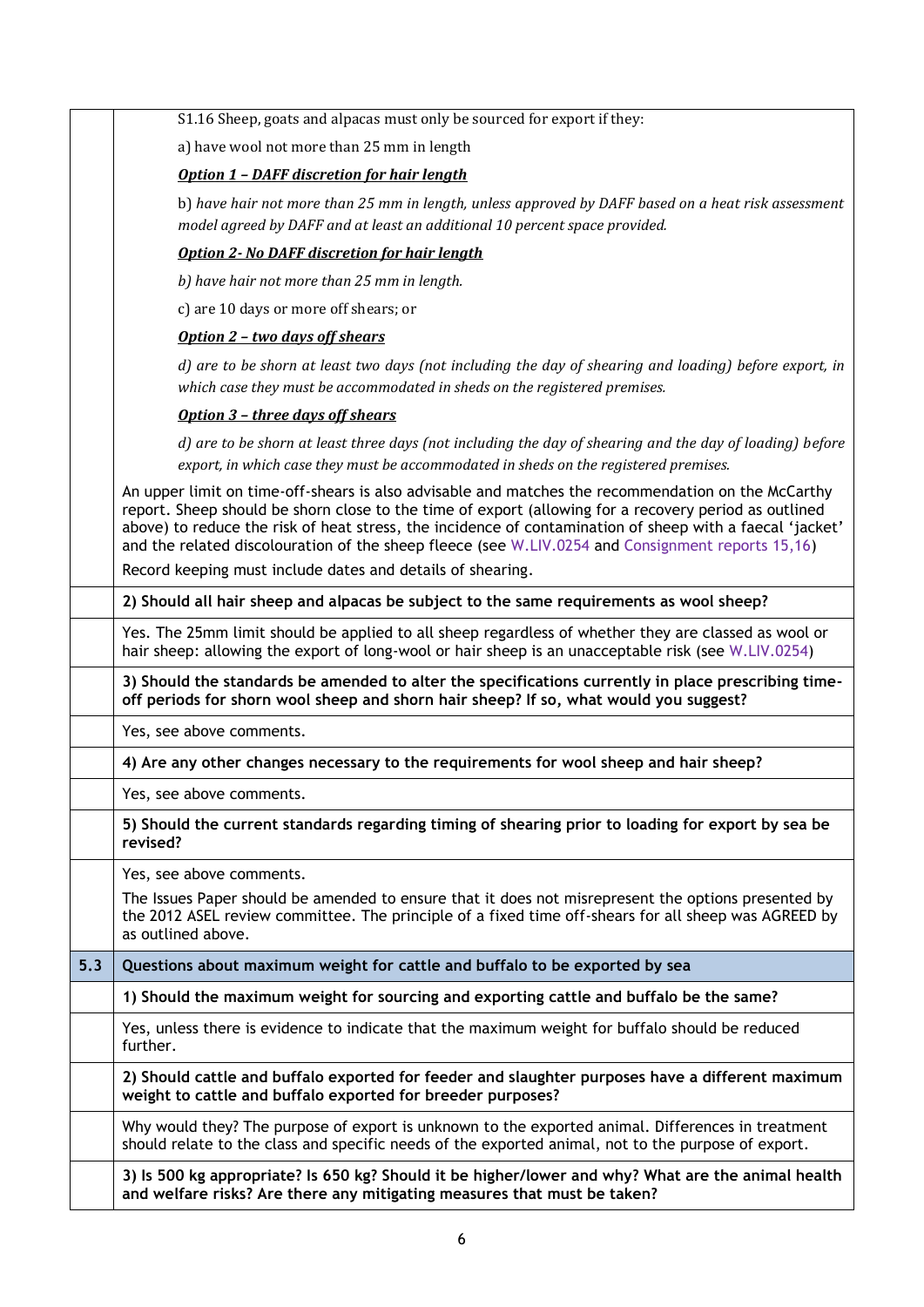|     | As the mature weight of adult cattle increases, their agility declines and there is an increase in the<br>probability of physical injury. Over-fat animals are more susceptible to heat stress and less athletic<br>than lean animals of the same body weight. This is an accepted principle in the industry (SMBR.003).<br>There is no justification for exporting heavy and fat cattle other than commercial pressures.<br>To avoid the high risk of musculoskeletal injury and increased mortality, the upper weight limit for all<br>cattle should be set at 500 kg. No exemptions should be made as these animals are too high risk to<br>export.   |
|-----|----------------------------------------------------------------------------------------------------------------------------------------------------------------------------------------------------------------------------------------------------------------------------------------------------------------------------------------------------------------------------------------------------------------------------------------------------------------------------------------------------------------------------------------------------------------------------------------------------------------------------------------------------------|
|     | 4) Is a weight restriction appropriate and are there extra conditions that should apply or should it<br>be more specific, for instance, a body condition score and breed?                                                                                                                                                                                                                                                                                                                                                                                                                                                                                |
|     | Yes, a weight restriction is appropriate.                                                                                                                                                                                                                                                                                                                                                                                                                                                                                                                                                                                                                |
| 5.4 | Questions about minimum hold times in registered premises                                                                                                                                                                                                                                                                                                                                                                                                                                                                                                                                                                                                |
|     | 1) What is the minimum time that sheep and goats should be held in an outdoors registered<br>premises prior to loading aboard an export vessel? Should other provisions be included regarding<br>seasonal factors, feeding and pre-conditioning to shipboard rations?                                                                                                                                                                                                                                                                                                                                                                                    |
|     | The time sheep spend in paddock-based feedlots should be considered in terms of an appropriate<br>balance between the need for time to acclimatise to a pelleted diet and the increased risk of feedlot-<br>related salmonellosis as sheep remain in paddocks.                                                                                                                                                                                                                                                                                                                                                                                           |
|     | Commercial pressure to reduce the time spend in feedlots should not override animal welfare factors.                                                                                                                                                                                                                                                                                                                                                                                                                                                                                                                                                     |
|     | Research conducted to date does not appear to support a reduction in current requirements for time<br>spent in paddock feedlots, but a number of other recommendations have been made around the way in<br>which sheep are selected and prepared for export (see LIVE.123):                                                                                                                                                                                                                                                                                                                                                                              |
|     | minimising salmonella challenge at the assembly depots (through improved feed design to<br>$\bullet$<br>minimise faecal contamination)                                                                                                                                                                                                                                                                                                                                                                                                                                                                                                                   |
|     | promoting consistent industry adoption of the road transport guidelines (e.g. requiring<br>$\bullet$<br>Truckcare accreditation)                                                                                                                                                                                                                                                                                                                                                                                                                                                                                                                         |
|     | avoid sourcing sheep from high risk locations pending clarification and correction of the risk<br>$\bullet$<br>posed to these sheep                                                                                                                                                                                                                                                                                                                                                                                                                                                                                                                      |
|     | ending the practice of 'topping up' consignments by sourcing sheep from saleyards<br>$\bullet$                                                                                                                                                                                                                                                                                                                                                                                                                                                                                                                                                           |
|     | implementation of a uniform information management system across industry to track sheep<br>$\bullet$<br>performance from origin to discharge.                                                                                                                                                                                                                                                                                                                                                                                                                                                                                                           |
|     | improve the training and definition of responsibilities for shipboard veterinarians and stockmen                                                                                                                                                                                                                                                                                                                                                                                                                                                                                                                                                         |
|     | Sheep in paddocks are in some cases provided with hay as supplement to pellets where shy feeding is<br>an issue (against the current standard). This means that they may maintain condition and thus be<br>passed as fit for export, only to end up on the vessel without having switched to the pelleted diet. This<br>needs to be resolved to that shy feeders more likely be picked up prior to export, as soon as they lose<br>condition, and are excluded from export.                                                                                                                                                                              |
|     | The standard should be amended to exclude the selection of goats for export.                                                                                                                                                                                                                                                                                                                                                                                                                                                                                                                                                                             |
|     | No goats have been exported by sea in the past 3 years and prior to that annual exports by sea were<br>less than 1000 head. Previous extreme mortality events have indicated that goats do not cope well<br>with the sea voyage and R&D reports have recommended that feral goats should not be selected for<br>export by sea (LIVE.215). In December 2007, following a number of reportable mortality incidents on<br>long haul shipments of goats by sea, AQIS restricted the shipment of goats to voyage lengths of less<br>than 10 days. The move to air transport for goats is clearly cost-effective (13,694 goats we exported<br>by air in 2017). |
|     | 2) What is the minimum time that sheep and goats should be held in sheds registered premises<br>prior to loading? Should other requirements be made for seasonal factors, feeding and pre-<br>conditioning to shipboard rations?                                                                                                                                                                                                                                                                                                                                                                                                                         |
|     | See above comments regarding the improved selection and preparation of sheep.                                                                                                                                                                                                                                                                                                                                                                                                                                                                                                                                                                            |
|     | The risk of feedlot-related salmonellosis is lower than for paddock-held sheep. Industry research has<br>found that sheep assembled for 7-8 days had a lower risk of mortality than those assembled for 3-6                                                                                                                                                                                                                                                                                                                                                                                                                                              |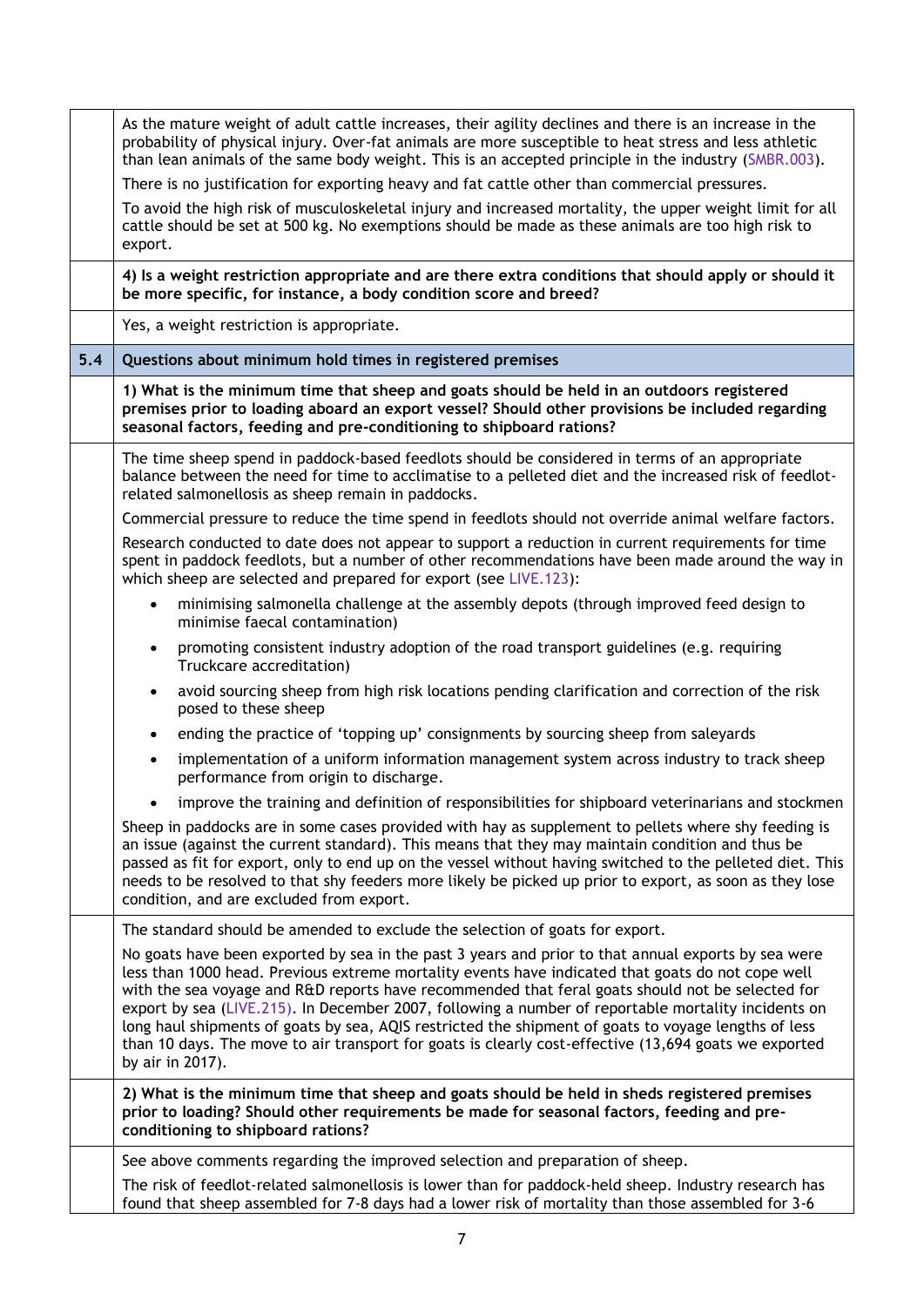|     | days (see LIVE.123 p96). On this basis, we support an increase in the minimum time sheep spend in<br>sheds from 5 days to 7 days.                                                                                                                                                                                                                                                                                                                                                                                                                                                                                                                                                                                                                                                                                                                                                                                                     |
|-----|---------------------------------------------------------------------------------------------------------------------------------------------------------------------------------------------------------------------------------------------------------------------------------------------------------------------------------------------------------------------------------------------------------------------------------------------------------------------------------------------------------------------------------------------------------------------------------------------------------------------------------------------------------------------------------------------------------------------------------------------------------------------------------------------------------------------------------------------------------------------------------------------------------------------------------------|
|     | 3) Should the standards be amended to alter the specifications currently in place prescribing<br>timelines for various classes of livestock to remain at a registered premises prior to export by sea?<br>If so, what would you suggest?                                                                                                                                                                                                                                                                                                                                                                                                                                                                                                                                                                                                                                                                                              |
|     | Mortality investigations have found that movement of cattle between registered premises and reduced<br>time in holding have contributed to onboard mortalities in multiple cases (Consignment<br>3,5,10,11,12,13,14,35). These investigation reports have all recommended a minimum of 3 clear days<br>at registered premises for cattle and buffalo. This should apply to all short-haul and long-haul journeys<br>where the current standard is one or two clear days.                                                                                                                                                                                                                                                                                                                                                                                                                                                              |
|     | 4) What would be the cost implications of any changes to the times livestock must spend in<br>registered premises?                                                                                                                                                                                                                                                                                                                                                                                                                                                                                                                                                                                                                                                                                                                                                                                                                    |
|     | The RSPCA does not have access to information that would provide an answer to this question,<br>however, commercial imperatives should not be allowed to override animal welfare imperatives.                                                                                                                                                                                                                                                                                                                                                                                                                                                                                                                                                                                                                                                                                                                                         |
| 5.5 | Questions about the management of shy feeders and inanition in sheep                                                                                                                                                                                                                                                                                                                                                                                                                                                                                                                                                                                                                                                                                                                                                                                                                                                                  |
|     | 1) What measures should be required to reduce the incidence of inanition and salmonellosis in<br>sheep? Are the current requirements in the standards adequate to manage shy feeders and<br>inanition in sheep?                                                                                                                                                                                                                                                                                                                                                                                                                                                                                                                                                                                                                                                                                                                       |
|     | No, current requirements are not adequate.<br>Salmonella induced enteritis, inanition, or a combination of both, remain the cause of the majority of<br>sheep mortalities during export. Yet despite considerable investment in research into this issue, very<br>little progress has been made in terms of prevention. This is partly because risk factors for<br>salmonellosis are multi-factorial, but also because the industry has failed to implement most of the<br>recommendations produced through this research.                                                                                                                                                                                                                                                                                                                                                                                                            |
|     | 2) If not, what changes would you suggest?                                                                                                                                                                                                                                                                                                                                                                                                                                                                                                                                                                                                                                                                                                                                                                                                                                                                                            |
|     | Risk factors for sheep deaths in relation to on-farm selection and preparation have been known for many<br>years and include geographical location, length of pasture and rainfall at farm of origin, mixing of sheep,<br>previous dietary experience, handling facilities and procedures (Alliance Consulting 2001). The major<br>cause of death during sheep voyages is salmonella/inanition and affected sheep are also at a higher risk<br>of heat stress. Significant investment has been made in researching the feeding behaviour and intake of<br>sheep during preparation in an effort to address inanition. This indicates that after 5 days of exposure<br>to pelleted diet only 95% of sheep are eating adequately. Yet, to date, this has failed to lead to any<br>significant changes in sheep selection or management. Inanition is also exacerbated by high stocking<br>densities and limited access to feed troughs. |
|     | It is not possible to exclude all sheep at risk of inanition prior to export, so the focus must be on reducing<br>the likelihood of inanition from occurring. This means better backgrounding of all sheep including on-<br>farm preparation. This is incompatible with 'topping up' up with saleyard sheep to fill orders with no<br>knowledge of their history or their risk.                                                                                                                                                                                                                                                                                                                                                                                                                                                                                                                                                       |
|     | R&D reports have identified a number of criteria which could be applied to reduce the risk of<br>mortality, including implementing a uniform information management system to track sheep<br>performance (LIVE.123). Consideration must be given to a system of compulsory feedback to ensure<br>that individual animals can be tracked and monitored and how high risk animals can be excluded from<br>selection (LIVE.216).                                                                                                                                                                                                                                                                                                                                                                                                                                                                                                         |
|     | Most recently, Barnes et al. 2018 stated that the primary method of identifying and handling shy<br>feeders remains the use of experienced stockmen. Despite decades of research on this topic, no other<br>practical way has been proposed to accurately identify shy feeders.                                                                                                                                                                                                                                                                                                                                                                                                                                                                                                                                                                                                                                                       |
|     | While live sheep exports continue, standards must ensure that all sheep selected for live export are<br>adequately backgrounded prior to leaving the farm. Saleyard sheep must be excluded from all<br>consignments. Emphasis must be put on improving the training of stockmen and daily observation of                                                                                                                                                                                                                                                                                                                                                                                                                                                                                                                                                                                                                              |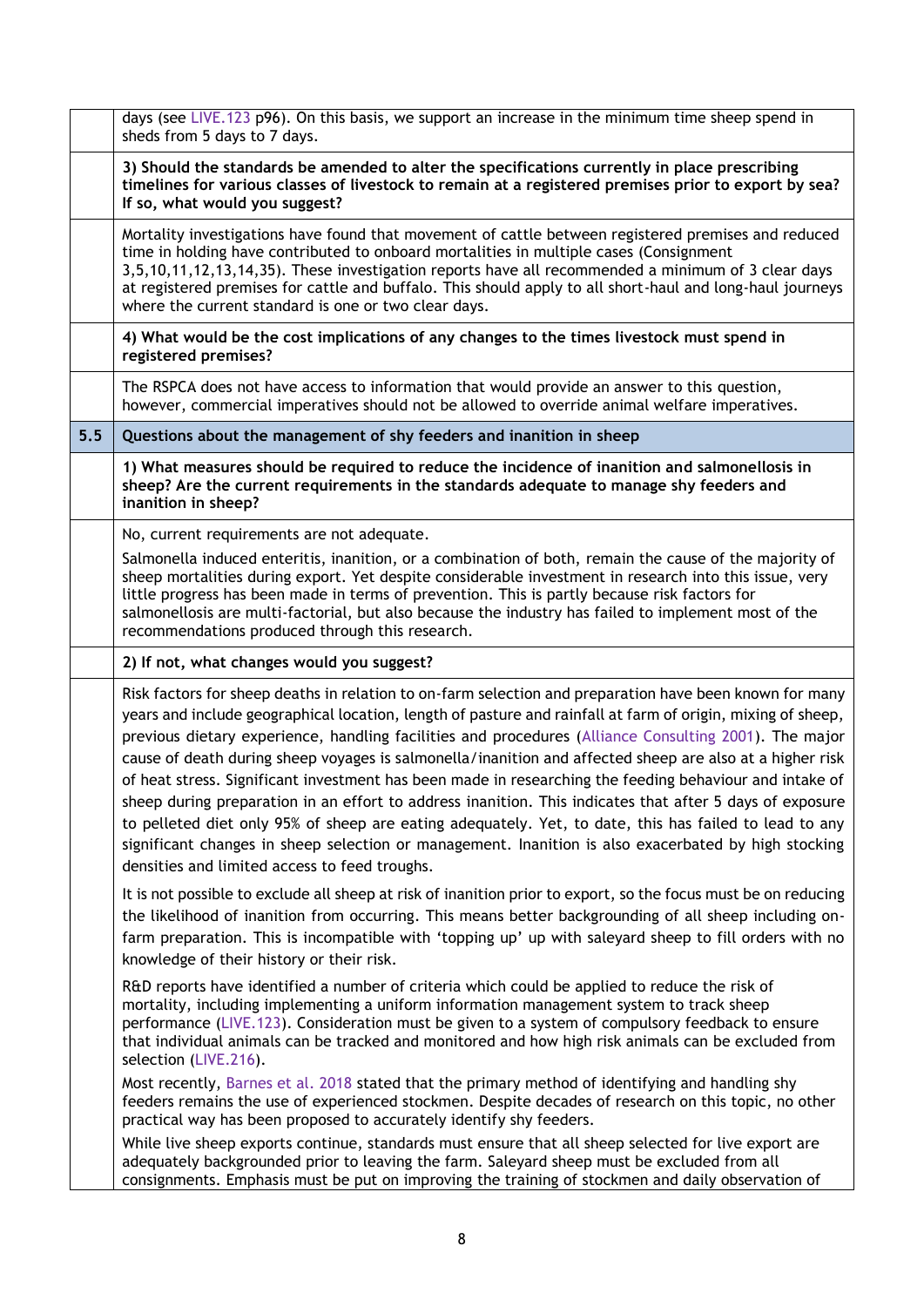|     | sheep to identify and remove shy feeders. Shed design must facilitate removal without requiring entire<br>mobs to be drafted.                                                                                                                                                                                                                                                                                                |
|-----|------------------------------------------------------------------------------------------------------------------------------------------------------------------------------------------------------------------------------------------------------------------------------------------------------------------------------------------------------------------------------------------------------------------------------|
|     | 3) What would be the cost implications of any proposed changes to these requirements?                                                                                                                                                                                                                                                                                                                                        |
|     | The RSPCA does not have access to information that would provide an answer to this question,<br>however, commercial imperatives should not be allowed to override animal welfare imperatives.                                                                                                                                                                                                                                |
| 5.6 | Questions relating to pregnancy requirements                                                                                                                                                                                                                                                                                                                                                                                 |
|     | 1) What is the risk of changing the pregnancy test requirement from all Damara sheep to only<br>those that weigh over 40 kg?                                                                                                                                                                                                                                                                                                 |
|     | There is evidence that Damara sheep can conceive at 30kg so there is a risk of exporting untested<br>pregnant sheep if this were to change.                                                                                                                                                                                                                                                                                  |
|     | 2) Should the standards be expanded to include all fat-tailed sheep and not just Damara? Fat-tail<br>sheep being: sheep distinguished by a genetic predisposition for the accumulation of fat in the tail<br>and hindquarters.                                                                                                                                                                                               |
|     | Yes                                                                                                                                                                                                                                                                                                                                                                                                                          |
|     | 3) Must pregnancy testing be undertaken by a veterinarian, or is a competent pregnancy tester<br>acceptable? Should it be expanded to any livestock pregnancy tester as accredited by the state or<br>territory?                                                                                                                                                                                                             |
|     | Yes. It is crucial for the welfare of exported females that all pregnancy testing is as accurate as<br>possible. To ensure an acceptable level of accuracy, pregnancy testing must only be undertaken by a<br>registered veterinarian with demonstrable current experience in pregnancy diagnosis for the given<br>species, with the following exceptions:                                                                   |
|     | In the case of sheep, an accredited tester with demonstrable current experience in sheep pregnancy<br>diagnosis may be used, provided all sheep are individually identified and the pregnancy status is linked<br>to the RFID number).                                                                                                                                                                                       |
|     | In the case of breeder cattle, these should only be tested by a registered vet accredited under the<br>National Cattle Pregnancy Diagnosis Scheme.                                                                                                                                                                                                                                                                           |
|     | In addition, the standards must ensure that animals in their third trimester are NOT exported (for<br>cattle, gestation is 279-283 days, last trimester starts at 186 days; for buffalo, gestation is 310 days,<br>last trimester starts at 207 days; sheep gestation is 148-152 days, last trimester starts at 99 days).                                                                                                    |
|     | LIVE.208 recommends limit to pregnancy for cattle of 180 days. We recommend a requirement that<br>animals be certified in writing as no more than a maximum of 180 days pregnant for cattle and 200<br>days pregnant for buffalo at the scheduled date of departure. Current standard for breeder sheep (no<br>more than a maximum of 100 days pregnant at the scheduled date of departure) should be changed to<br>99 days. |
|     | 4) Should the 30 day period prior to export for pregnancy testing be extended to 45 days as a<br>blanket change? Should there be discretionary allowances for low-risk cases, such as unjoined<br>heifers or a shipping delay, where adverse animal welfare outcomes are likely to result from re-<br>testing.                                                                                                               |
|     | We would support some flexibility in dates where shipments are delayed and there is a valid animal<br>welfare reason to avoid re-testing. However this should not be considered as a blanket change but as a<br>case-by-case discretionary clause, provided that the standards ensure that non-pregnancy status is<br>maintained.                                                                                            |
|     | This should only be considered in cases where animals have been pregnancy tested by an accredited<br>vet, are individually identified and their RFID code is linked with the record of their pregnancy status.                                                                                                                                                                                                               |
|     | 5) Should the age that goat kids and ewe lambs are pregnancy tested be increased to more than<br>five months? What would be an appropriate age for goat kids and ewe lambs to be tested?                                                                                                                                                                                                                                     |
|     | No. Sheep and goats can conceive from 150 days of age.                                                                                                                                                                                                                                                                                                                                                                       |
|     |                                                                                                                                                                                                                                                                                                                                                                                                                              |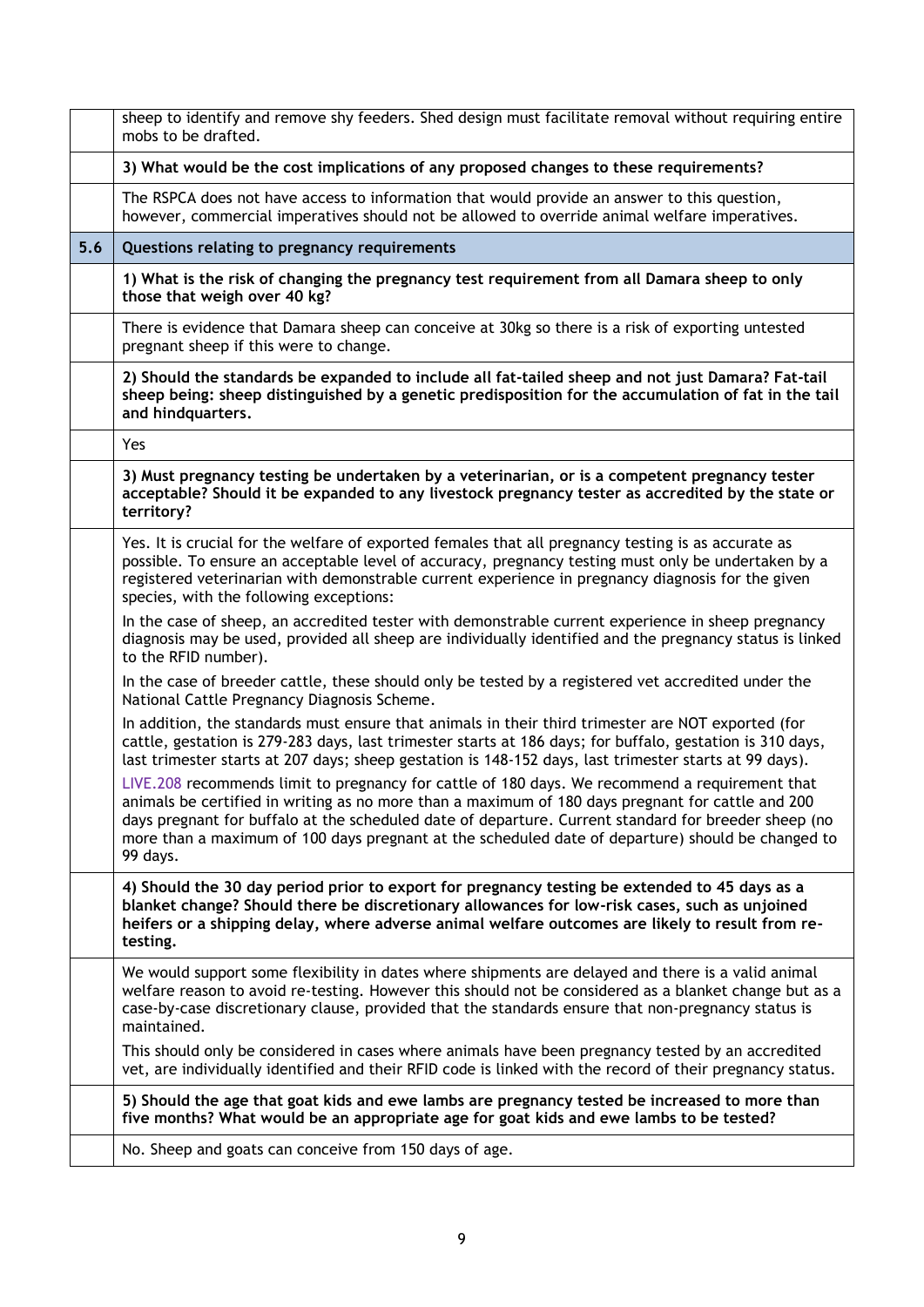|     | 6) Are the methods for carrying out pregnancy tests appropriate? Are there any appropriate<br>national pregnancy testing criteria currently in place that should be adopted/referred to in the<br>standards?                                                                                                                                                                                                                                                                                          |
|-----|-------------------------------------------------------------------------------------------------------------------------------------------------------------------------------------------------------------------------------------------------------------------------------------------------------------------------------------------------------------------------------------------------------------------------------------------------------------------------------------------------------|
|     | Submissions to the 2012 ASEL review indicated that ASEL pregnancy testing requirements are<br>inadequate.                                                                                                                                                                                                                                                                                                                                                                                             |
|     | Criteria for determining pregnancy need to be more stringently defined. The same standard should<br>apply whether the test is to determine the length of pregnancy or to determine that the animal is not<br>pregnant (i.e. the same standard for export for breeding and feeder/slaughter animals). Animals<br>spayed using the Willis technique should be subject to the same conditions as those spayed<br>traditionally.                                                                          |
|     | Requirements for competency of pregnancy testing must be consistent and of the highest standard<br>(this is not a straightforward or precise test).                                                                                                                                                                                                                                                                                                                                                   |
|     | Individual identification of ALL animals is necessary to verify that the animal that had a negative<br>pregnancy test is the animal being exported. Submissions to the 2012 ASEL review indicated that<br>where livestock that are prepared for export are pregnancy tested but are not individually identified it<br>is impossible for the certifying officer to confirm the status of the animals presented. All<br>documentation relating to pregnancy status must identify individual RFID codes. |
|     | 7) Should breeder cattle and buffalo only be determined as too small to be manually palpated<br>safely by a veterinarian accredited under the National Cattle Pregnancy Diagnosis Scheme (NCPD)<br>or should this be any veterinarian?                                                                                                                                                                                                                                                                |
|     | No change should be made to this standard. Testing should be via ultrasound by an accredited vet<br>certified for ultrasound pregnancy testing.                                                                                                                                                                                                                                                                                                                                                       |
|     | 8) What would be the cost implications for any proposed changes to these requirements?                                                                                                                                                                                                                                                                                                                                                                                                                |
|     | The RSPCA does not have access to information that would provide an answer to this question,<br>however, commercial imperatives should not be allowed to override animal welfare imperatives.                                                                                                                                                                                                                                                                                                         |
|     |                                                                                                                                                                                                                                                                                                                                                                                                                                                                                                       |
| 6.1 | Questions about stocking density                                                                                                                                                                                                                                                                                                                                                                                                                                                                      |
|     | 1) Do you agree with the application of an allometric model for densities? What is the appropriate<br>k value and why? Should the k coefficient value vary depending on the species and voyage length?                                                                                                                                                                                                                                                                                                |
|     | Yes, we support the use of allometric stocking densities for all species. However, the k-value assigned<br>should not just be sufficient to avoid consistent harm: they must be sufficient for all animals to be<br>lying down at the same time, for all animals to easily access food and water providers, for the<br>identification of shy feeders and for visual inspection of all animals.                                                                                                        |
|     | This is consistent with OIE requirements which state:                                                                                                                                                                                                                                                                                                                                                                                                                                                 |
|     | 7.2.5. Planning the journey<br>7. Space allowance                                                                                                                                                                                                                                                                                                                                                                                                                                                     |
|     | b) Each animal should be able to assume its natural position for transport  When animals lie<br>down, there should be enough space for every animal to adopt a normal lying posture.                                                                                                                                                                                                                                                                                                                  |
|     | 7.2.9. Travel                                                                                                                                                                                                                                                                                                                                                                                                                                                                                         |
|     | 1. General considerations                                                                                                                                                                                                                                                                                                                                                                                                                                                                             |
|     | d) Adequate access to suitable feed and water should be ensured for all animals in each pen.                                                                                                                                                                                                                                                                                                                                                                                                          |
|     | Using allometric principles, this requires a k-value of 0.047. This allowance is irrespective of the risk of<br>heat stress and should apply as the basic minimum all year round for all species.                                                                                                                                                                                                                                                                                                     |
|     | An additional 15% space to this is required for pregnant animals and other vulnerable animals.                                                                                                                                                                                                                                                                                                                                                                                                        |
|     | In order to ensure stocking densities are not exceeded and that all rejected animals are recorded, the<br>standards should require cross-checks between transport loading records from the registered premises<br>and the loading records onboard the vessel.                                                                                                                                                                                                                                         |
|     | Please see attached RSPCA Comments 2013 Discussion Paper on Stocking Densities for more<br>information on this topic.                                                                                                                                                                                                                                                                                                                                                                                 |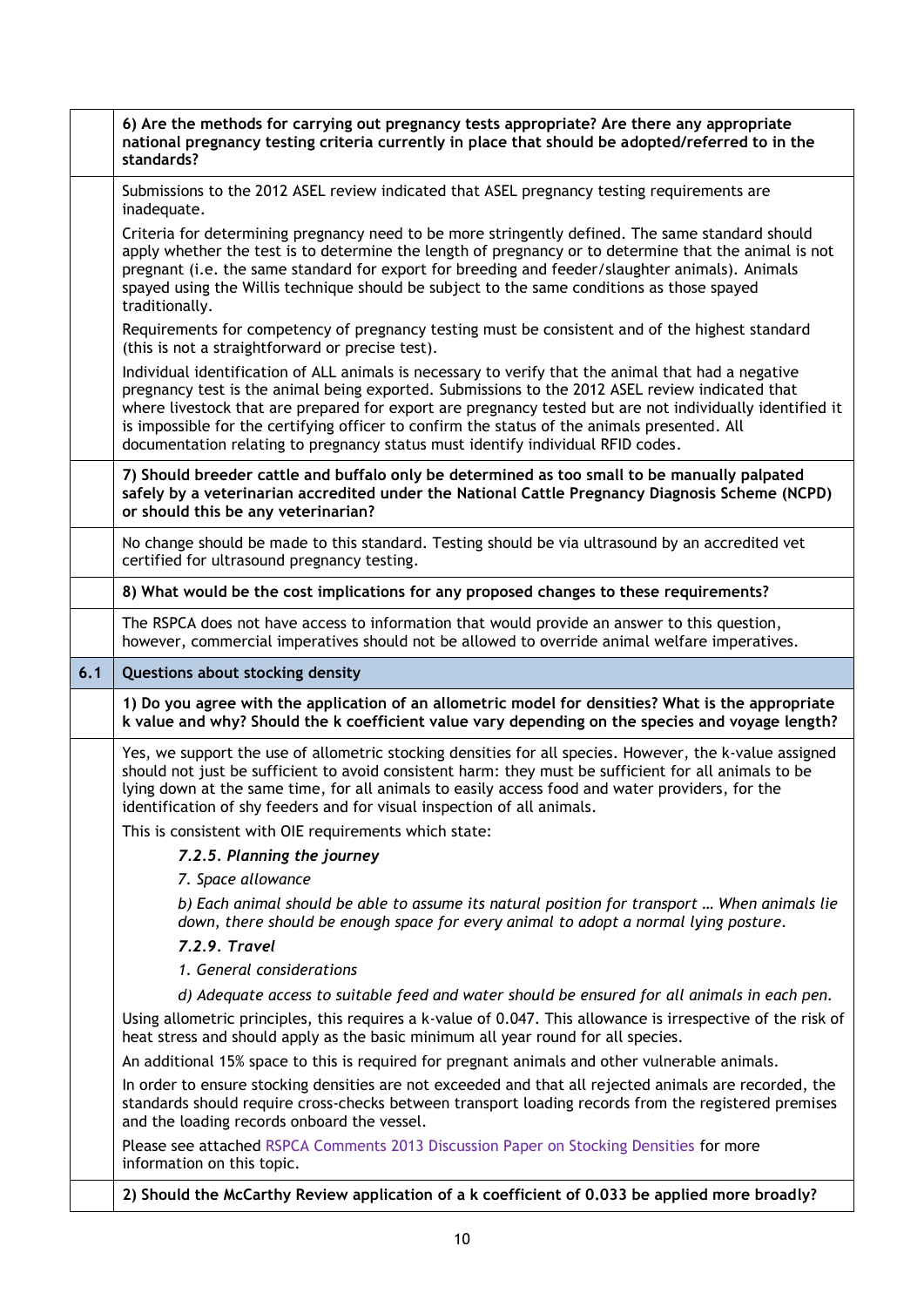|     | We support the application of allometric stocking densities for all species on all voyages, but at a k<br>value of 0.047 for the reasons explained above.                                                                                                                                                                                                                                                                                                                      |
|-----|--------------------------------------------------------------------------------------------------------------------------------------------------------------------------------------------------------------------------------------------------------------------------------------------------------------------------------------------------------------------------------------------------------------------------------------------------------------------------------|
|     | 3) How would you standardise liveweights? Is it appropriate to apply a factor associated with<br>curfew and anticipated weight during the voyage? How else can curfew and weight gains after<br>leaving the registered premises be accounted for?                                                                                                                                                                                                                              |
|     | Yes, it is appropriate to apply a factor associated with curfew and anticipated weight during the<br>voyage. We support the Department's approach to this issue following the McCarthy Review.                                                                                                                                                                                                                                                                                 |
|     | 4) What is the financial impact of changing on board stocking densities?                                                                                                                                                                                                                                                                                                                                                                                                       |
|     | The RSPCA does not have access to information that would provide an answer to this question,<br>however, commercial imperatives should not be allowed to override animal welfare imperatives.                                                                                                                                                                                                                                                                                  |
| 6.2 | Registered premises stocking density                                                                                                                                                                                                                                                                                                                                                                                                                                           |
|     | 1) Are stocking densities at registered premises an issue?                                                                                                                                                                                                                                                                                                                                                                                                                     |
|     | Yes. Space allowance in RPs should exceed that recommended on-board vessels with a k value of<br>0.047.                                                                                                                                                                                                                                                                                                                                                                        |
|     | Stocking densities for sheep held in sheds in registered premises are based on an average individual<br>liveweight of 54kg (Reformatted ASEL - Appendix C). ASEL does not set a minimum stocking density for<br>sheep held in paddocks. Pen densities vary according to whether sheep are penned in small (<8<br>animals) or large (>31 animals) groups and whether they will be held for 10 days or more.                                                                     |
|     | Most (if not all) sheep held in sheds in registered premises for export by sea are held in large groups.<br>The current requirements for sheep penned in groups of more than 31 animals are $0.33m^2$ for less than<br>10 days and 0.5m <sup>2</sup> for more than 10 days. This is well below the allometric requirement (when<br>k=0.047) of $0.654m^2$ .                                                                                                                    |
|     | Separate stocking densities should be provided for beef and dairy cattle (see LIVE.208).                                                                                                                                                                                                                                                                                                                                                                                       |
|     | Trough space is also an issue and can also be calculated from allometric principles. Petherick & Phillip<br>(2009) state that the minimum length of trough per head to allow animals to feed or drink, assuming no<br>competition, is described by:                                                                                                                                                                                                                            |
|     | Length (m) = $0.064 \times W^{0.33}$                                                                                                                                                                                                                                                                                                                                                                                                                                           |
|     | In reality, competition exists and is a known problem for sheep onboard ship. To overcome this Broom<br>and Fraser (2007) suggest the equation:                                                                                                                                                                                                                                                                                                                                |
|     | Length (m) = $0.112 \times W^{0.33}$                                                                                                                                                                                                                                                                                                                                                                                                                                           |
|     | Broom, D.M., Fraser, A.F., 2007. Domestic Animal Behaviour and Welfare. CAB International, Wallingford, pp. 180-207.                                                                                                                                                                                                                                                                                                                                                           |
|     | Petherick, J.C. & Phillips, C.J.C. (2009) Space allowances for confined livestock and their determination from allometric<br>principles, Applied Animal Behaviour Science, 117: 1-12.                                                                                                                                                                                                                                                                                          |
|     | 2) What do you think about the options presented in the 2012-13 review? Should any of those<br>options now be implemented?                                                                                                                                                                                                                                                                                                                                                     |
|     | We support the option presented in the 2012-13 review to require the same space allowance for sheep<br>held in RPs regardless of the time they are held for. We question whether the stocking densities for<br>more than 10 days have been complied with in the past when loading delays have required sheep to be<br>held longer than originally planned.                                                                                                                     |
|     | In addition, sheds in RPs must allow for the inspection of individual animals and the removal of animals<br>that become ill, injured or otherwise unfit for export to be removed and treated and/or transferred to<br>a hospital paddock as soon as they are identified. This means setting a maximum group size for pens<br>and paddocks and providing laneways to enable animals to be removed from the group without having<br>to move them through other pens or paddocks. |
|     | Mesh flooring in sheds must allow sheep to lie down and get up comfortably.                                                                                                                                                                                                                                                                                                                                                                                                    |
|     | Registered premises must be suitable for the purpose at all times of year and in all climatic conditions                                                                                                                                                                                                                                                                                                                                                                       |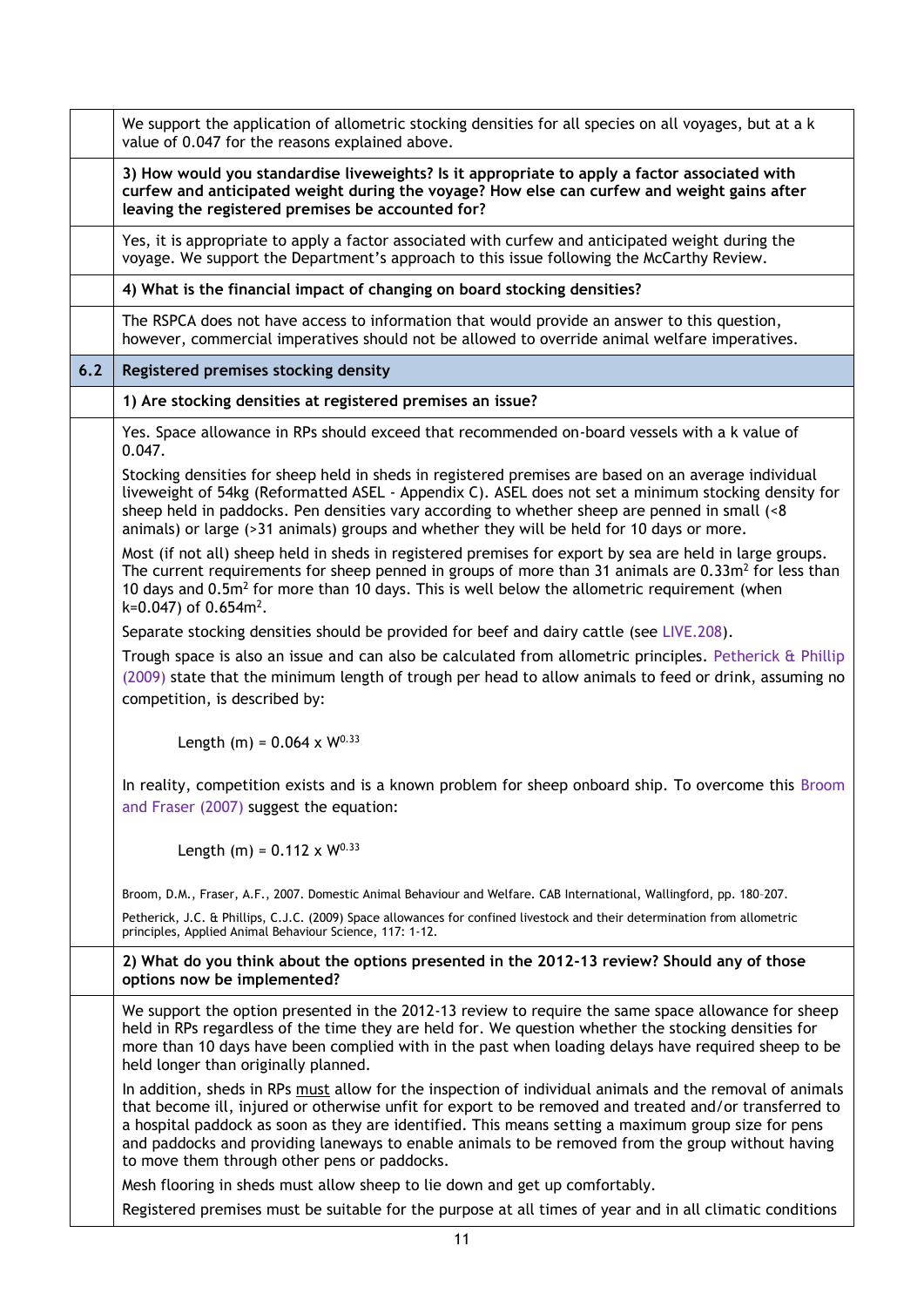|     | We support a space allowance for cattle and buffalo of $9m2$ regardless of the time they are held in the<br>RP. This would bring ASEL in line with national feedlot standards.                                                                                                                                                                       |
|-----|------------------------------------------------------------------------------------------------------------------------------------------------------------------------------------------------------------------------------------------------------------------------------------------------------------------------------------------------------|
|     | 3) What are the cost implications of changing stocking densities in registered premises?                                                                                                                                                                                                                                                             |
|     | The RSPCA does not have access to information that would provide an answer to this question,<br>however, commercial imperatives should not be allowed to override animal welfare imperatives.                                                                                                                                                        |
| 7.1 | Bedding and ammonia level questions                                                                                                                                                                                                                                                                                                                  |
|     | 1) What specific requirements (i.e. volume, usage, and components) should exist for bedding<br>material for export consignments of cattle and sheep? Should these apply to all voyages or only<br>some? Should it apply to all species or only some?                                                                                                 |
|     | Review bedding requirements for cattle (see W.LIVE.0254)                                                                                                                                                                                                                                                                                             |
|     | Specific requirements are needed for dairy cattle (See LIVE.208)                                                                                                                                                                                                                                                                                     |
|     | 2) Should the standards be amended to alter the specifications currently in place to manage<br>provision of bedding for livestock and ammonia levels on vessels? If so, what would you suggest?                                                                                                                                                      |
|     | Bedding - we support Option 3 in Appendix 4.3 Provision of bedding in the 2013 Draft AAWSEL                                                                                                                                                                                                                                                          |
|     | Ammonia - A number of research reports have made recommendations about the need for a maximum<br>level of ammonia that should trigger corrective action on board ship. Industry research has<br>recommended a standard should be developed requiring the regular monitoring of ammonia and<br>requirement for corrective action at 25ppm (LIVE.218). |
|     | We support the inclusion of a standard that ammonia levels not exceed 25ppm.                                                                                                                                                                                                                                                                         |
|     | 3) Should there be a requirement that bedding is used to manage an appropriate faecal pad?<br>Should a statutory reserve amount of bedding be required as a contingency amount to manage any<br>flooded pens?                                                                                                                                        |
|     | Yes and Yes.                                                                                                                                                                                                                                                                                                                                         |
|     | 4) What would be the costs of any changes to the current arrangements?                                                                                                                                                                                                                                                                               |
|     | The RSPCA does not have access to information that would provide an answer to this question,<br>however, commercial imperatives should not be allowed to override animal welfare imperatives.                                                                                                                                                        |
| 7.2 | Water, fodder and chaff requirements on vessels questions                                                                                                                                                                                                                                                                                            |
|     | 1) Should paragraph 3A.3.2 (c) be amended as follows:                                                                                                                                                                                                                                                                                                |
|     | a) 'For all long-haul and extended long-haul cattle voyages, at least 1 per cent of the fodder<br>required for cattle must be chaff and/or hay.'                                                                                                                                                                                                     |
|     | Yes, this was proposed on the 2013 Draft AAWSEL.                                                                                                                                                                                                                                                                                                     |
|     | 2) There are a range of issues relating to shipboard fodder requirements being reviewed within<br>Industry. In the interim, are there any other changes to water, fodder and chaff requirements that<br>need to be addressed?                                                                                                                        |
|     | Chaff should be provided on board all vessels as mitigation for shy feeders, scouring cattle, bloat and<br>to entice shy feeders onto pellets.                                                                                                                                                                                                       |
|     | 3) Should automated water systems be mandatory on all voyages? What would be the cost<br>associated with this change and who should pay?                                                                                                                                                                                                             |
|     | It is absolutely imperative that automated water systems are mandatory on all vessels. Water should<br>be provided ad lib and available to all animals as soon as they are loaded onto the vessel. Curfewing<br>water is NEVER acceptable.                                                                                                           |
|     | There is no reason or scope for curfewing animals from feed during discharge due to the unreliable<br>timing of truck arrivals and discharge sequence changes.                                                                                                                                                                                       |
|     | 4) Should there be extra fodder provisions for voyages longer than 10 days?                                                                                                                                                                                                                                                                          |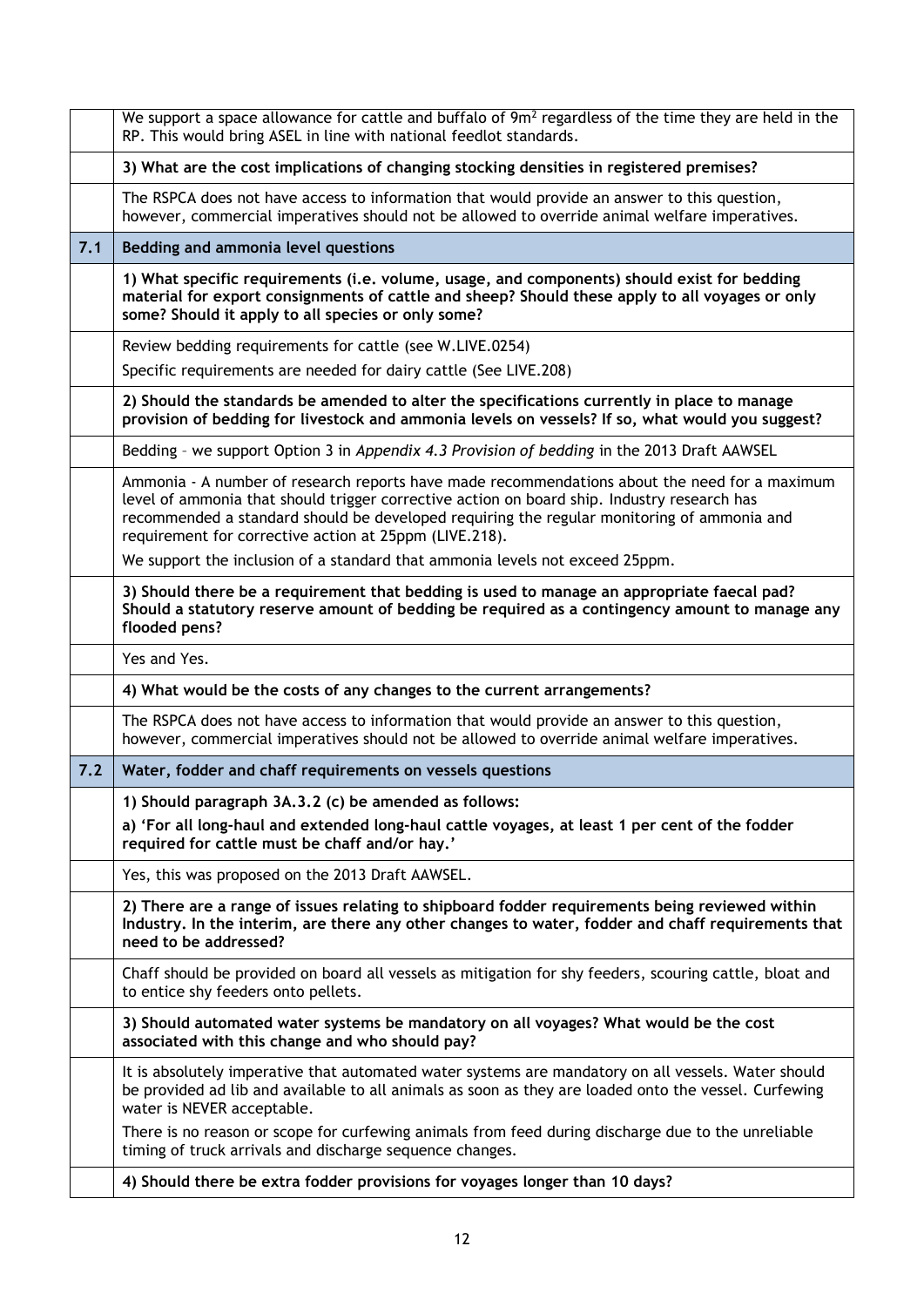|     | Yes. The risk of delay and therefore running out of fodder is too great. Rationing of fodder during the<br>voyage increases bullying, shy feeders, illness and poor welfare. All voyages should have ad-lib<br>feeding.                                                                                                                                                                                                                                                                                                                                                                                                                                                                                                                     |
|-----|---------------------------------------------------------------------------------------------------------------------------------------------------------------------------------------------------------------------------------------------------------------------------------------------------------------------------------------------------------------------------------------------------------------------------------------------------------------------------------------------------------------------------------------------------------------------------------------------------------------------------------------------------------------------------------------------------------------------------------------------|
| 8.1 | On board personnel and the monitoring and management of animals questions                                                                                                                                                                                                                                                                                                                                                                                                                                                                                                                                                                                                                                                                   |
|     | 1) In addition to the ship's crew, which on board personnel should accompany livestock export<br>consignments? Should this apply to all consignments? Please provide detail.                                                                                                                                                                                                                                                                                                                                                                                                                                                                                                                                                                |
|     | Every live export voyage should be required to have an appropriate number of veterinarians,<br>stockpersons and veterinary equipment to properly manage, care for, and treat every animal on board.<br>This staffing level should reflect the need for sheep to be considered and treated as individuals (not as<br>a group) in the same way as cattle in order to meet ASEL requirements.                                                                                                                                                                                                                                                                                                                                                  |
|     | To overcome the inherent conflict of the current system, in addition to the vet and stockpersons, each<br>vessel must also carry an independent auditor with appropriate animal welfare and auditing skills, to<br>monitor and assess the welfare of animals and compliance with ASEL during the voyage. This person<br>should be a vet or an otherwise qualified animal scientist with competencies in assessing animal<br>welfare and auditing. The independent auditor would undertake reporting requirements to the<br>Department with the assistance of the accredited stock-persons and AAVs. Ultimate responsibility for<br>daily reports, notifiable incidents, and end of voyage reports should rest with the independent auditor. |
|     | When it comes to monitoring the day-to-day outcomes during the voyage, DAWR must ensure that staff<br>involved in receiving daily and end-of-voyage reports have the skills to be able to review these reports<br>and act on information in them. In order to do this, it is advised that such staff have travelled on a<br>vessel and have received appropriate training.                                                                                                                                                                                                                                                                                                                                                                  |
|     | 2) Should the current requirements in the standards be amended and, if so, what elements should<br>be changed?                                                                                                                                                                                                                                                                                                                                                                                                                                                                                                                                                                                                                              |
|     | Yes.                                                                                                                                                                                                                                                                                                                                                                                                                                                                                                                                                                                                                                                                                                                                        |
|     | We support the proposal in the 2012 ASEL review to relate the number of accredited stockpersons to<br>the number of animals loaded. The ASEL should require at least one accredited stockperson per 2,500<br>head of cattle and 10,000 head of sheep.                                                                                                                                                                                                                                                                                                                                                                                                                                                                                       |
|     | We support the 2012 ASEL review option to require an AAV to accompany all live export consignments.                                                                                                                                                                                                                                                                                                                                                                                                                                                                                                                                                                                                                                         |
|     | The appointment of AAVs should be made by the regulator to avoid any conflict of interest.                                                                                                                                                                                                                                                                                                                                                                                                                                                                                                                                                                                                                                                  |
|     | All live export consignments should require an independent auditor with ultimate responsibility for<br>reporting requirements.                                                                                                                                                                                                                                                                                                                                                                                                                                                                                                                                                                                                              |
|     | 3) What is your view of the three options for AAVs accompanying voyages proposed during the<br>2012-13 review, and why?                                                                                                                                                                                                                                                                                                                                                                                                                                                                                                                                                                                                                     |
|     | We support the 2012 ASEL review option to require an AAV to accompany all live export consignments.                                                                                                                                                                                                                                                                                                                                                                                                                                                                                                                                                                                                                                         |
|     | Only AAVs are trained to actually diagnose a range of disease and prescribe appropriate treatment.<br>There is always a risk that stockpersons may misdiagnose conditions and use inappropriate treatment.                                                                                                                                                                                                                                                                                                                                                                                                                                                                                                                                  |
|     | 4) Does the requirement for Independent Observers now in place modify or change the need for<br>AAVs to accompany some or all voyages?                                                                                                                                                                                                                                                                                                                                                                                                                                                                                                                                                                                                      |
|     | No.                                                                                                                                                                                                                                                                                                                                                                                                                                                                                                                                                                                                                                                                                                                                         |
|     | All voyages must include an independent auditor with competencies in animal welfare and auditing in<br>addition to the existing AAV. The independent auditor must be selected and paid by the regulator<br>(either directly or via a suitably qualified and independent third party arrangement).                                                                                                                                                                                                                                                                                                                                                                                                                                           |
|     | 5) What do you believe the roles and responsibilities of the following personnel should be, and<br>why?                                                                                                                                                                                                                                                                                                                                                                                                                                                                                                                                                                                                                                     |
|     | We support the adoption of the descriptions outlined in Appendix A.1 Roles, responsibilities and<br>competencies of livestock export supply chain operators presented on pages 11-17 of the Draft<br>AAWSEL which came out of the 2012 ASEL review process with the following amendments/additional<br>comments.                                                                                                                                                                                                                                                                                                                                                                                                                            |
|     | a) AAVs                                                                                                                                                                                                                                                                                                                                                                                                                                                                                                                                                                                                                                                                                                                                     |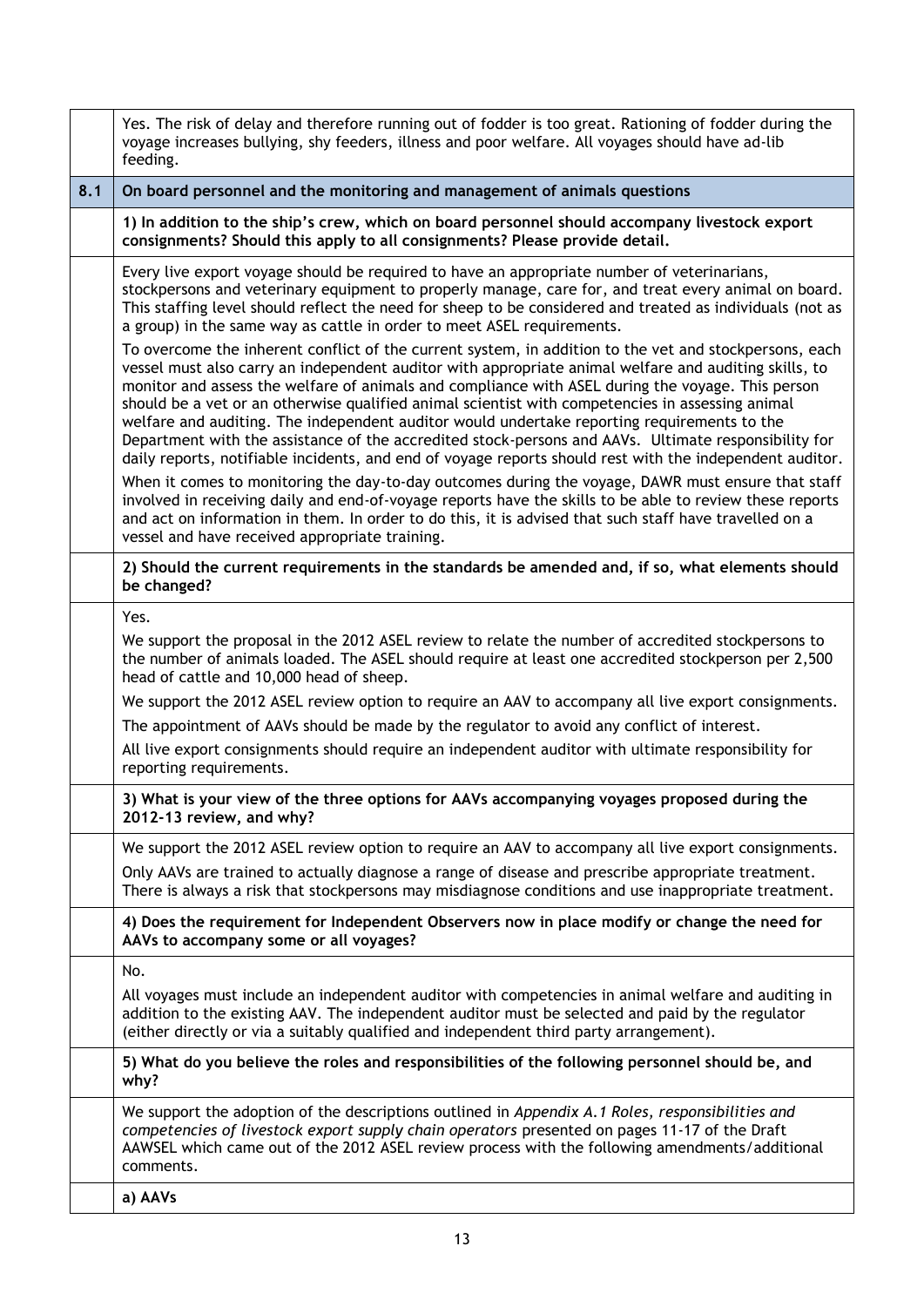|     | As per draft AAWSEL Appendix A.1 but with appropriate amendment of reporting responsibilities to<br>reflect comments to question 1 above i.e. 'assisting the Independent Auditor with reporting<br>responsibilities to the Australian Government.'                                                                                                                                                                                                                 |
|-----|--------------------------------------------------------------------------------------------------------------------------------------------------------------------------------------------------------------------------------------------------------------------------------------------------------------------------------------------------------------------------------------------------------------------------------------------------------------------|
|     | All existing AAVs should be required to undergo training to familiarise them with any changes to<br>existing standards. Steps should also be taken to ensure that all new veterinarians are accompanied by<br>an existing AAV when undertaking their first voyage.                                                                                                                                                                                                 |
|     | b) Stockpersons                                                                                                                                                                                                                                                                                                                                                                                                                                                    |
|     | As per draft AAWSEL Appendix A.1 but with appropriate amendment of reporting responsibilities to<br>reflect comments to question 1 above i.e. 'assisting the Independent Auditor with reporting<br>responsibilities to the Australian Government.'                                                                                                                                                                                                                 |
|     | All existing Stockpersons should be required to undergo training to familiarise them with any changes<br>to existing standards.                                                                                                                                                                                                                                                                                                                                    |
|     | 6) If AAVs are to be placed on more or all voyages, what is the additional cost and who should pay?                                                                                                                                                                                                                                                                                                                                                                |
|     | The cost should be borne by the exporter.                                                                                                                                                                                                                                                                                                                                                                                                                          |
|     | 7) Is it a practical requirement for stock handlers on board to be able to observe all animals at all<br>times during a voyage? If not, what requirement should exist to ensure animal health and welfare<br>is appropriately monitored during a voyage?                                                                                                                                                                                                           |
|     | Yes, it should be possible for stockpersons to be able to observe all animals at any time during a<br>voyage. This requires sufficient levels of staffing, ensuring access to all decks and pens at all times, as<br>well as ensuring that pen design and stocking density allows for easy individual inspection of all<br>animals.                                                                                                                                |
| 8.2 | Vulnerable/special classes of animals questions                                                                                                                                                                                                                                                                                                                                                                                                                    |
|     | 1) Are there specific requirements that need to be in place for vulnerable or special classes of<br>livestock, which are currently not addressed in the ASEL? Which categories of stock and what<br>additional requirements are needed? Could these be managed under specific management plans,<br>or departmental discretions?                                                                                                                                    |
|     | All sheep must be individually identified and traced through electronic tagging to ensure that numbers<br>of sheep loaded and unloaded are accurate. This is essential to ensure compliance with standards<br>relating to stocking density, mortality, health and welfare monitoring (and will facilitate traceability<br>and compliance within ESCAS). A number of the issues raised in the paper can only be dealt with if<br>sheep are individually identified. |
|     | Special requirements are needed for the export of entire males. Entire males, especially goats and<br>dairy bulls, are at higher risk of mortality, poor welfare and management problems than other classes                                                                                                                                                                                                                                                        |
|     | of livestock. An investigation of the aggressive behaviour of entire males (LIVE.121 made a series of<br>specific recommendations for the selection, segregation and inspection of entire males across all<br>species. These recommendations should be incorporated in to all relevant standards.                                                                                                                                                                  |
|     | 2) Should the requirements in the standards be amended to address concerns raised about<br>safeguards for vulnerable/special classes of animals? If so, what changes should be made?                                                                                                                                                                                                                                                                               |
|     | Yes.                                                                                                                                                                                                                                                                                                                                                                                                                                                               |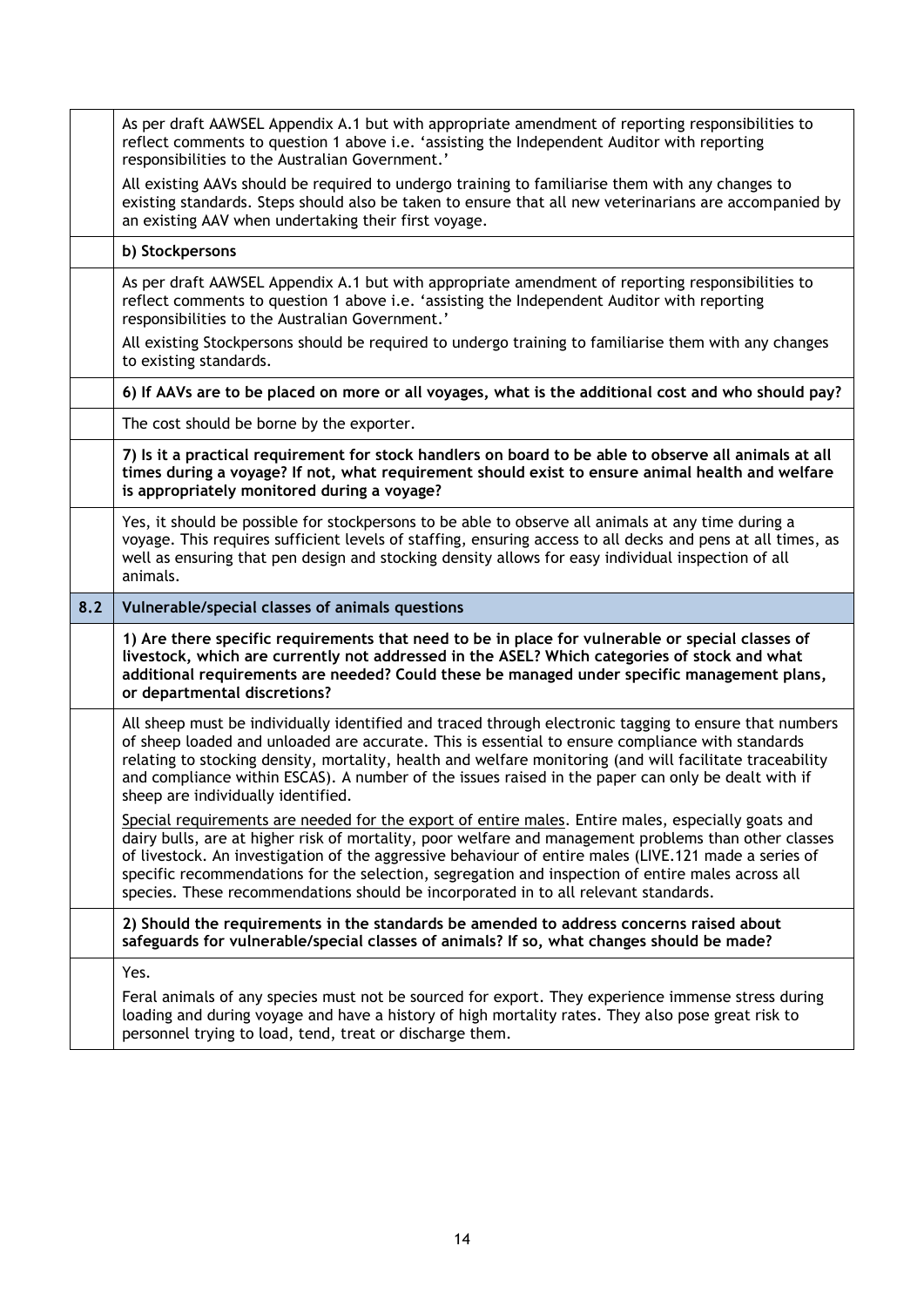## **Minor amendments**

| <b>Exclusion of deer and camelids</b>                                                                                                                                                                                                                                                                                                                                                                                                                                                                                                                                     |
|---------------------------------------------------------------------------------------------------------------------------------------------------------------------------------------------------------------------------------------------------------------------------------------------------------------------------------------------------------------------------------------------------------------------------------------------------------------------------------------------------------------------------------------------------------------------------|
| ASEL Review Technical Advisory Committee interim recommendation:                                                                                                                                                                                                                                                                                                                                                                                                                                                                                                          |
| 1) Removal of the requirements relevant to exporting deer and camelids by sea, to be replaced<br>by the provision of consignment specific management plans. These plans will initially cover the<br>requirements contained within ASEL but will be required to be customised to address specialised<br>animal health and welfare requirements for these high-risk consignments.                                                                                                                                                                                           |
| a) Specific comments made by Deer Industry Association of Australia will be considered for<br>updating the minimum requirements for deer consignments.                                                                                                                                                                                                                                                                                                                                                                                                                    |
| We support the removal of deer, camelids and goats from ASEL provided the standards are adjusted to<br>prevent the export of these species by sea. They experience immense stress during loading and during<br>voyage and have a history of high mortality rates. They also pose great risk to personnel trying to<br>load, tend, treat or discharge them. Vessels and stockpersons are not equipped or trained to handle<br>these animals, there are no ESCAS supply chains set up or approved for them, and no commercial<br>imperative to export these species by sea. |
| Updating definitions and body condition scoring                                                                                                                                                                                                                                                                                                                                                                                                                                                                                                                           |
| ASEL Review Technical Advisory Committee interim recommendation:                                                                                                                                                                                                                                                                                                                                                                                                                                                                                                          |
| 2) Definitions for 'pastoral' and 'station' sheep to be included as agreed in 2012-13 and in<br>Appendix A of this issues paper.                                                                                                                                                                                                                                                                                                                                                                                                                                          |
| Support                                                                                                                                                                                                                                                                                                                                                                                                                                                                                                                                                                   |
| 3) Updated and industry standard body scores to be included as agreed in 2012-13, as proposed<br>by the Australian Buffalo Industry Council, and as detailed in Appendix B of this issues paper.                                                                                                                                                                                                                                                                                                                                                                          |
| Support.                                                                                                                                                                                                                                                                                                                                                                                                                                                                                                                                                                  |
| 4) Terms to be quantified through drafting the standards text to remove legal uncertainty of<br>certain standards. Definitions list to be thoroughly reviewed, considering the Australian Animal<br>Welfare Standards and Guidelines definitions.                                                                                                                                                                                                                                                                                                                         |
| Support                                                                                                                                                                                                                                                                                                                                                                                                                                                                                                                                                                   |
| On board veterinary medicines and equipment                                                                                                                                                                                                                                                                                                                                                                                                                                                                                                                               |
| ASEL Review Technical Advisory Committee interim recommendation:                                                                                                                                                                                                                                                                                                                                                                                                                                                                                                          |
| 5) Amend ASEL to reflect that Appendix F Table #10 applies to all classes of cattle and buffalo<br>exported by sea, not only slaughter and feeder classes.                                                                                                                                                                                                                                                                                                                                                                                                                |
| Support, but noting that the Table should be updated with the following addition recommended in the<br>2013 Draft AWSEL (p58) for breeder cattle added:                                                                                                                                                                                                                                                                                                                                                                                                                   |
| Additional requirements for pregnant cattle:<br>5Lt of Obstetrical Lubricant per 2000 dairy cattle<br>$\circ$                                                                                                                                                                                                                                                                                                                                                                                                                                                             |
| Calving ropes (1 set per ship)<br>$\circ$                                                                                                                                                                                                                                                                                                                                                                                                                                                                                                                                 |
| Obstetrical gloves (1 box per ship)<br>$\circ$                                                                                                                                                                                                                                                                                                                                                                                                                                                                                                                            |
| Oxytocin (50ml per 1000 cattle)<br>$\circ$                                                                                                                                                                                                                                                                                                                                                                                                                                                                                                                                |
| Additional Chlorhexidine (or equivalent) 5Lt per ship<br>$\circ$<br>1Lt iodine per ship (umbilical cleaning)                                                                                                                                                                                                                                                                                                                                                                                                                                                              |
| $\circ$<br>Uterine Pessaries, (10 per 2000 cattle)<br>$\circ$                                                                                                                                                                                                                                                                                                                                                                                                                                                                                                             |
| Surgical equipment adequate to conduct a caesarean section.                                                                                                                                                                                                                                                                                                                                                                                                                                                                                                               |
|                                                                                                                                                                                                                                                                                                                                                                                                                                                                                                                                                                           |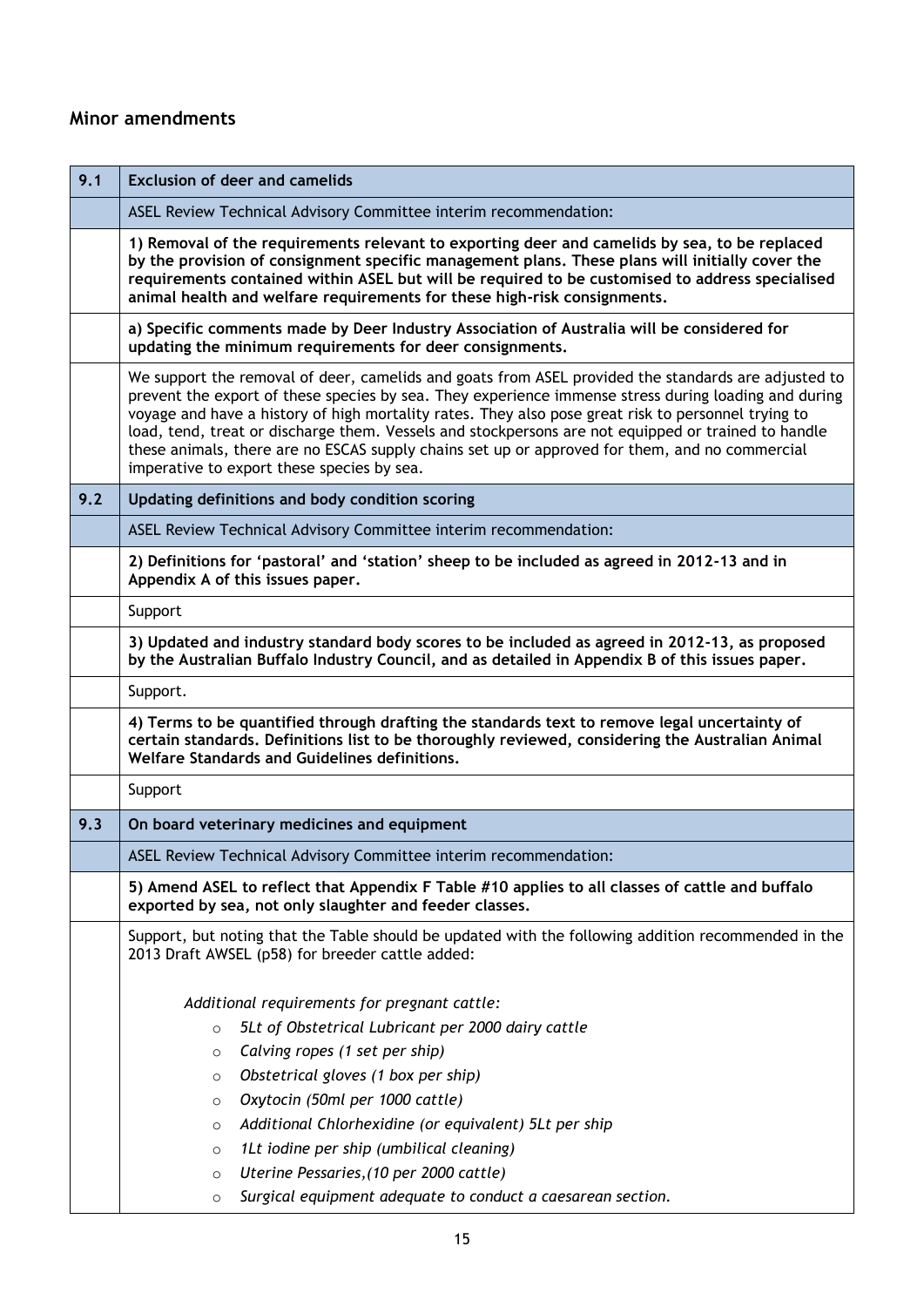|     | Additional drugs and equipment may be necessary if there are other classes of cattle or<br>buffalo in the consignment (e.g. mastitis treatment and obstetrical supplies for pregnant                                                                                                                                                                                                                                                                                                              |
|-----|---------------------------------------------------------------------------------------------------------------------------------------------------------------------------------------------------------------------------------------------------------------------------------------------------------------------------------------------------------------------------------------------------------------------------------------------------------------------------------------------------|
|     | cows, scour treatments for calves) or as indicated by the performance of the consignment<br>during preparation. AGAV may request additional/specific supplies as required                                                                                                                                                                                                                                                                                                                         |
|     | 6) Appendix F-Mandatory veterinary medicines and equipment-is updated:                                                                                                                                                                                                                                                                                                                                                                                                                            |
|     | a) Upon completion of research by Livecorp into Shipboard drug use                                                                                                                                                                                                                                                                                                                                                                                                                                |
|     | b) In consultation with experienced shipboard AAVs                                                                                                                                                                                                                                                                                                                                                                                                                                                |
|     | c) With consideration to the causes of poor welfare outcomes and mortalities upon review of<br>consignments                                                                                                                                                                                                                                                                                                                                                                                       |
|     | Before conducting further research, the current review should ensure that recommendations made<br>during previous reviews of on board veterinary medicines and equipment have been implemented. See<br>the 2013 Draft AWSEL, section 4.1.9, specific reviews conducted on behalf of Livecorp in 2010 by Ross<br>Ainsworth, Lyn Simpson and Michael McCarthy and MLA survey 2009 B.LIV.0245.                                                                                                       |
|     | Further reviews of this equipment list should include a process of independent scientific peer review.                                                                                                                                                                                                                                                                                                                                                                                            |
|     | 7) Divided into minimum requirements for the voyage and minimum doses per quantity and class<br>of animals.                                                                                                                                                                                                                                                                                                                                                                                       |
|     | Support.                                                                                                                                                                                                                                                                                                                                                                                                                                                                                          |
| 9.4 | Minimum liveweights for export                                                                                                                                                                                                                                                                                                                                                                                                                                                                    |
|     | ASEL Review Technical Advisory Committee interim recommendation:                                                                                                                                                                                                                                                                                                                                                                                                                                  |
|     | 8) Amend 1A.3.4(d)(i) to increase the minimum liveweight of sheep for export by sea from 28 kg<br>to 32 kg                                                                                                                                                                                                                                                                                                                                                                                        |
|     | Support.                                                                                                                                                                                                                                                                                                                                                                                                                                                                                          |
|     | 9) Amend 1A.3.4(e)(i) to increase the minimum liveweight of goats for export by sea from 22 kg<br>to 24 kg                                                                                                                                                                                                                                                                                                                                                                                        |
|     | RSPCA Australia does not support the export of goats by sea.                                                                                                                                                                                                                                                                                                                                                                                                                                      |
|     | In December 2007, following a number of reportable mortality incidents on long haul shipments of<br>goats by sea, AQIS restricted the shipment of goats to voyage lengths of less than 10 days.                                                                                                                                                                                                                                                                                                   |
|     | No goats have been exported by sea in the past 3 years and prior to that annual exports by sea were<br>less than 1000 head. Previous extreme mortality events have indicated that goats do not cope well<br>with the sea voyage. The move to air transport for goats is clearly cost-effective (13,694 goats we<br>exported by air in 2017: http://livecorp.com.au/LC/files/00/00a6ac32-f1c4-4f96-9658-<br>82ca66c74f03.pdf). The standards should be amended to exclude all goat exports by sea. |
| 9.5 | Secondary inspection of goats prior to export                                                                                                                                                                                                                                                                                                                                                                                                                                                     |
|     | ASEL Review Technical Advisory Committee interim recommendation:                                                                                                                                                                                                                                                                                                                                                                                                                                  |
|     | 10) Paragraph 1A.1.1 (b) should be amended to:                                                                                                                                                                                                                                                                                                                                                                                                                                                    |
|     | a) 'When goats are exported by sea, they must be inspected by an authorised officer or AAV at<br>least once during export preparation, (excluding the day of delivery to the registered premises<br>and day of final inspection prior to loading), to confirm the goats have been held in the registered<br>premises for five (5) days and fed appropriately as per Appendix D.'                                                                                                                  |
|     | b) apply to all sea voyages of goats.                                                                                                                                                                                                                                                                                                                                                                                                                                                             |
|     | RSPCA does not support the export of goats by sea as per the above comments.                                                                                                                                                                                                                                                                                                                                                                                                                      |
| 9.6 | Horn requirements                                                                                                                                                                                                                                                                                                                                                                                                                                                                                 |
|     | ASEL Review Technical Advisory Committee interim recommendation:                                                                                                                                                                                                                                                                                                                                                                                                                                  |